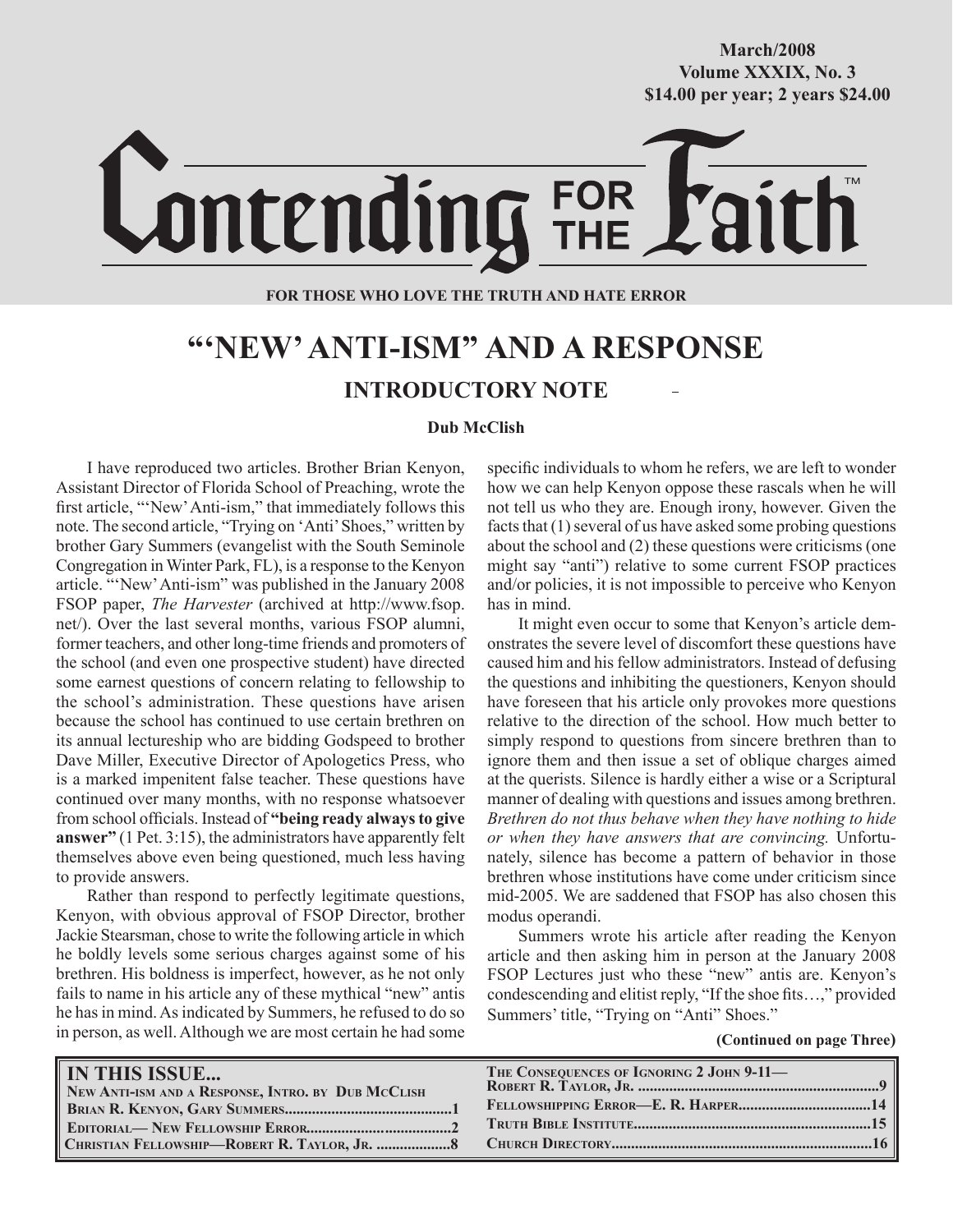

#### **David P. Brown, Editor and Publisher jbrow@charter.net**

*COMMUNICATIONS received by CONTENDING FOR THE FAITH and/or its Editors are viewed as intended FOR PUBLICATION unless otherwise stated. Whereas we respect confidential information, so described, everything else sent to us we feel free to publish without further permission being necessary. Anything sent to us NOT for publication, please indicate this clearly when you write. Please address such letters directly to the Editor-in-Chief David P. Brown, P.O. Box 2357, Spring, Texas 77383. Telephone: (281) 350-5516.*

#### **SUBSCRIPTIONS RATES**

*Single Subscriptions: One Year, \$14.00; Two Years, \$24.00. Club Rate: Three One-Year Subscriptions, \$36; Five One-Year Subscriptions, \$58.00. Whole Congregation Rate: Any congregation entering each family of its entire membership with single copies being mailed directly to each home receives a \$3.00 discount off the Single Subscription Rate, i.e., such whole congregation subscriptions are payable in advance at the rate of \$11.00 per year per family address. Foreign Rate: One Year, \$30.*

#### **ADVERTISING POLICY & RATES**

*CONTENDING FOR THE FAITH was begun and continues to exist to defend the gospel (Philippians 1:7,17) and refute error (Jude 3). Therefore, we are interested in advertising only those things that are in harmony with what the Bible authorizes (Colossians 3:17). We will not knowingly advertise anything to the contrary. Hence, we reserve the right to refuse any offer to advertise in this paper.*

*All setups and layouts of advertisements will be done by CONTENDING FOR THE FAITH. A one-time setup and layout fee for each advertisement will be charged if such setup or layout is needful. Setup and layout fees are in addition to the cost of the space purchased for advertisement. No major changes will be made without customer approval.*

*All advertisements must be in our hands no later than two (2) months preceding the publishing of the issue of the journal in which you desire your advertisement to appear. To avoid being charged for the following month, ads must be canceled by the first of the month. We appreciate your understanding of and cooperation with our advertising policy.*

*MAIL ALL SUBSCRIPTIONS, ADVERTISEMENTS AND LETTERS TO THE EDITOR-IN-CHIEF, P. O. Box 2357, Spring, Texas 77383-2357. COST OF SPACE FOR ADS: Back page, \$300.00; full page, \$300.00; half page, \$175.00; quarter page, \$90.00; less than quarter page, \$18.00 per column-inch. CLASSIFIED ADS: \$2.00 per line per month. CHURCH DIREC-TORY ADS: \$30.00 per line per year. SETUP AND LAYOUT FEES: Full page, \$50.00; half page, \$35.00; anything under a half page, \$20.00.*

*CONTENDING FOR THE FAITH is published monthly. P. O. Box 2357, Spring, Texas 77383-2357 Telephone: (281) 350-5516.*

# **NEW FELLOWSHIP ERROR Editorial...**

The fellowship of false teachers, Dave Miller and Stan Crowley, has turned out to be *the horse on which a new error concerning fellowship has ridden out to trouble the churches.* Such churches as Forest Hill, Memphis, TN, Southwest, Austin, Texas, the Schertz, Texas congregation, Southside, Lubbock, TX, et al., are examples of churches that practise this new error. Also, brotherhood works such as MSOP, SWSBS, ETSOP, FSOP, Tri-Cities School of Preaching, GBN, AP, TGJ, OABS and the like are presently in the forefront of pushing this new fellowship error. It can be identified by contrasting the Truth these brethren teach about withdrawing fellowship from false teachers and their failure to actually withdraw fellowship from them. *It is quite simple—they teach one thing and practise something else.*

Informed brethren know that brother Robert R. Taylor, Jr. is in fellowship with Miller, Crowley and many of their apologists and supporters, but, the best we can tell, Taylor thinks as long as he teaches the Truth about the sin of fellowshipping error, it is not incumbent upon him in every instance of it to practise what he preaches. He is not alone in this hypocritical conduct, at least when it comes to certain ones for whom he and they have too much respect. This is the reason we have chosen two excellent articles by Taylor, though he does not consistently apply what he teaches in them to Miller and Crowley and those who fellowship them, to include in this issue of *CFTF*. Here is the new doctrine regarding fellowship—*Teach the Truth about fellowship, but go against it in practice if it means the loss of friends, jobs, speaking on lectureships, money, brotherhood projects or whatever is perceived to be a chief seat to be given up.*

We have also included a sermon delivered by the late brother E. R. Harper while he was the preacher for the Fourth and State congregation in Little Rock, Arkansas. We think he preached it sometime in the late 1930's. He worked with that church between 1934 until 1945. Along with brother Foy E. Wallace, Jr., Harper battled the false doctrine of Premillennialsim. Harper primarily concentrated his efforts against the error in Harding College.

Although in his article Harper has Premillennial heretics in mind, he reveals what has always been true of false teachers and their supporters—*they attack the defenders of the Truth in the same way.* They seek to discredit and slander those who oppose them rather than deal with the issues in the light of the Bible. Harper shows that the same thing was typical of the digressives of the 19<sup>th</sup> Century church in their attacks on those who fought their innovations—*they were determined to push into the church*. Please carefully consider what Harper wrote as we deal with the underhanded and unbalanced tactics used by today's heretics in their attacks on the faithful brethren who stand in their way.

**Ira Y. Rice, Jr., Founder August 3, 1917-October 10, 2001**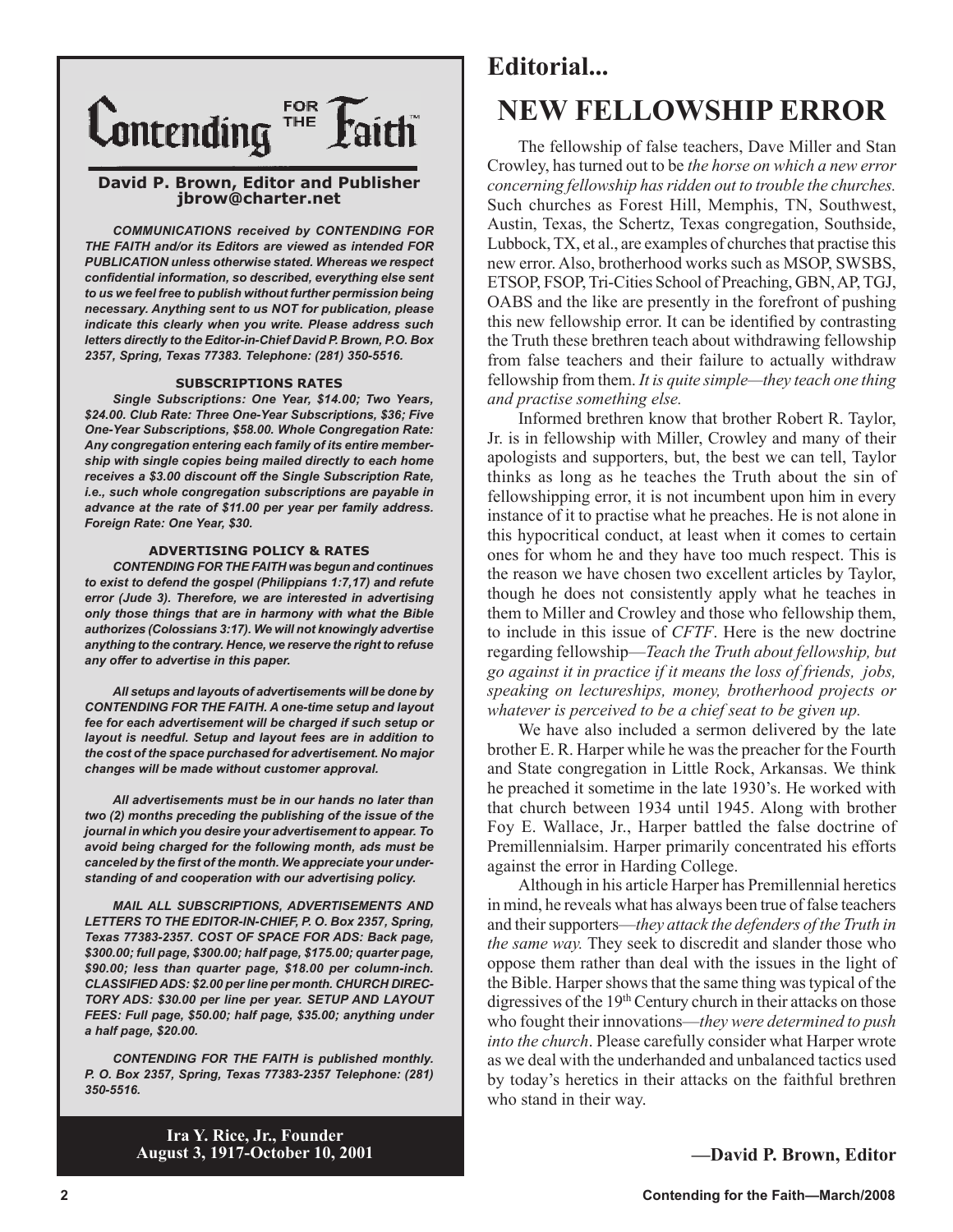### **"NEW" ANTI-ISM**

#### **Brian R. Kenyon**

Last summer this writer attended a wedding in the auditorium of a church of Christ that, according to the 2008 Guardian of Truth Directory of Churches, stands "opposed to...church support of human institutions (orphan homes, hospitals, old folks homes, colleges, etc.), the sponsoring church arrangement, and church sponsored recreation." The wedding was beautiful!

What struck this writer's attention, though, was the use of recorded wedding music that contained mechanical instruments of music. There are "regular" churches of Christ that do not even allow that! The use of recorded instrumental music at a wedding in a church building is a matter of judgment, and elderships have every right to decide whether or not it will be allowed in the church buildings they oversee (cf. Heb. 13:7, 17). The point for this study is that here is a congregation that at least one time was on the far right concerning matters of judgment, yet now shows signs of Scriptural balance.

#### **WHAT IS "ANTI-ISM"?**

Simply put, anti-ism can be defined as "binding what God has loosed." Anti-ism makes stricter the standards of God by binding doctrines that God has not bound (cf. 1 Tim. 4:1-3). This writer has found from his experience in talking with these brethren that the doctrines most of them bind are in the area of expediency (discussed below). Thus, perhaps a more accurate label for these brethren would be "anti-Biblical expediency" brethren. For the most part, these brethren take matters of judgment and bind their opinion as if it were what God had already bound in heaven (Mt. 18:18)! These matters of judgment may include whether or not to build a kitchen in the church building, whether or not to support a benevolent work involving "nonsaints" from the church treasury, or whether or not to cooperate with other local churches of Christ in supporting missionary work.

To further illustrate taking matters of judgment and binding opinion as if it were God's law, consider the point about having a kitchen in the church building. Surely, all rational Bible students would agree that God has authorized a church building. Inherent in God's requirement to assemble is a place to assemble (cf. Heb. 10:24). A building, of course, is not necessary, but is permitted. A church can assemble by the river or under a tree. Why a local church would want a kitchen in the church building is a matter of judgment. The Bible authorizes members of the church to have fellowship (Acts 2:42; 1 Jn. 1:3), and eating together is one way to show fellowship with one another (cf. 1 Cor. 5:11). Inherent in eating together is food being prepared. Therefore, a church building is authorized to have a kitchen by the authority to have fellowship with one another. Also, when one considers that the first century church often met in people's houses (Rom. 16:3-5; 1 Cor. 16:19), and people's houses may have places where food was prepared, one realizes that the place of assembly is not the sacred part about worship, but rather the process and

practice (Jn. 4:24).

Is a kitchen necessary? Of course not! In fact, a kitchen may even be detrimental in some buildings because of the attitude of some members. It may be best not to have a kitchen in some circumstances. However, to say that it is wrong in all situations to have a kitchen in the church building because, in one's own opinion, it is best not to have one in certain situations is anti-ism! For more doctrines of anti-ism answered, see the appendix of our 1999 lectureship book, W*hat Does It Mean to Be a Christian Like Paul?*, or check our website in *The Harvester* section.

#### **MOVEMENT TO THE LEFT**

Although no amount of anti-ism is good, there is a sense in which the term "new" anti-ism reflects a positive change. As seen from the wedding at the church building of an "anti" congregation as noted in the beginning of this article, some churches of Christ characterized with anti-ism are seemingly moving left, toward the doctrinal center of the way. In fact, it is not uncommon to learn from faithful brethren who know and/or have visited congregations that are listed as being opposed to "church support of human institutions (orphan homes, hospitals, old folks homes, colleges, etc.), the sponsoring church arrangement, and church sponsored recreation" that these churches no longer "push" the doctrines that gave them this identity. It seems that the younger members know nothing about the issues that took place, especially in the late 1950's and early 1960's, that resulted in these congregations withdrawing fellowship from those who did not accept their opinions as to how evangelistic and benevolent works should be supported. Because of this, the soil in some instances may be ready to renew fellowship.

#### **MOVEMENT TO THE RIGHT**

What is more tragic is that some see a "new" anti-ism developing in the brotherhood today. Some, who previously walked together, seem to have moved apart, and many see this as a mere matter of binding judgment. Are they binding their judgments as if they were God's final word? As a result, they have withdrawn fellowship from all who do not agree with them in every detail of their opinions. Men who previously spoke on lectureships in full fellowship now actively oppose the good efforts of others. It seems that this "new" anti-ism is a repeat of the very same steps that lead [*sic*] to the previous wave of anti-ism in the mid-twentieth century.

#### **ENVY AND POWER STRUGGLE**

From interviews this writer has had with Christians who were active in the Lord when the anti-ism split occurred in the 1950's and 1960's, it seems that envy and arrogant power struggles were just as much, if not more, the cause of antiism among churches of Christ than anything else. Because a certain segment of the brotherhood did not agree with the man chosen to preach on a national radio program sponsored by churches of Christ, that segment not only had nothing to do with that radio program and the churches that sponsored it, but they also actively opposed them. Because an overseas mission work supported by many local American churches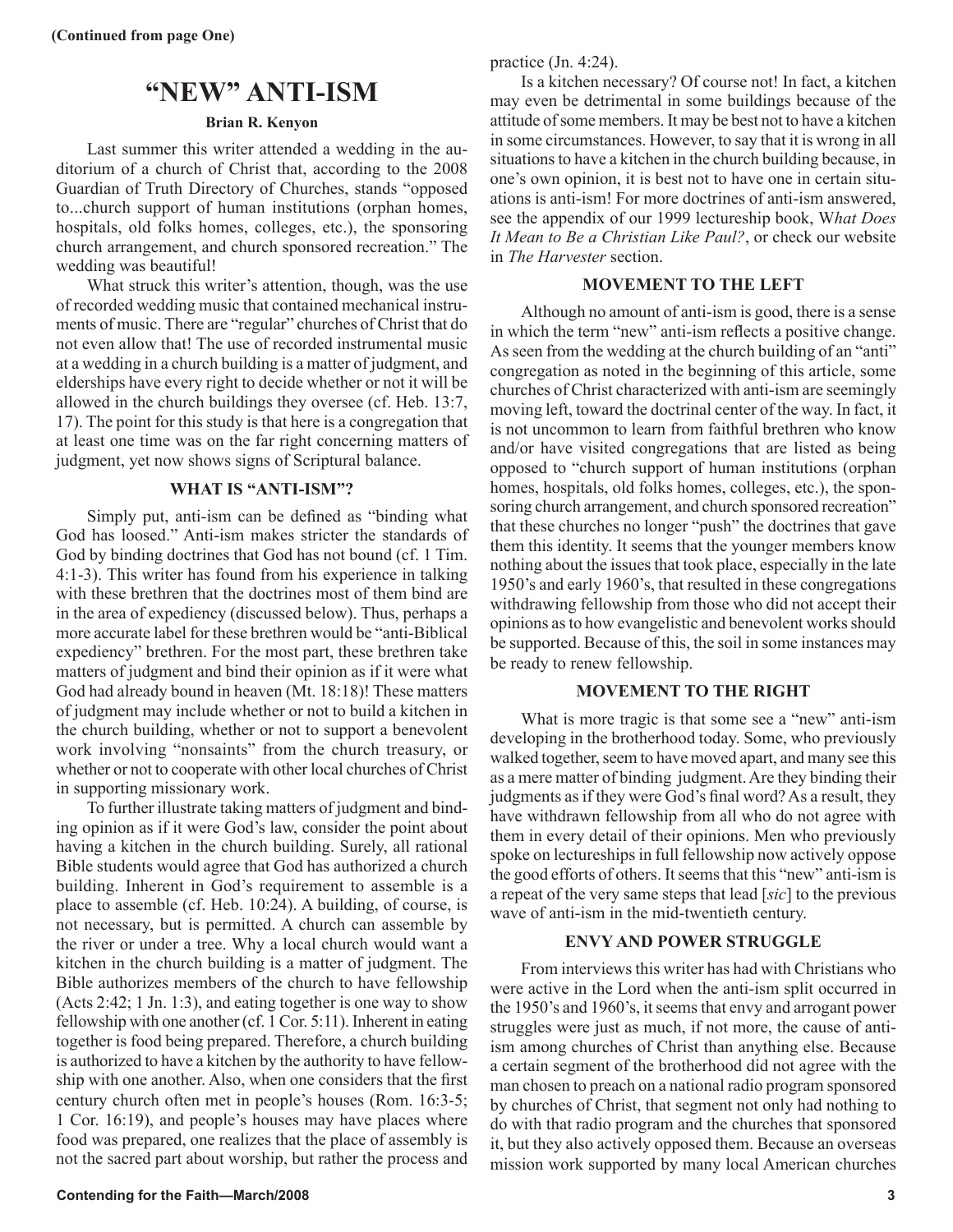was having success, a certain segment of the brotherhood was envious, called the missionary a "Pope," and not only had nothing to do with the mission work and those who supported it, but they also actively opposed them.

Additionally, some reflect upon the "old" anti-ism and see a follow-the-leader type mentality. Brethren did not seem to objectively examine the evidence and act upon it. Rather, they chose to follow the leading spokesmen because of previous relationships.

When one sees the events that seem to be shaping this "new" anti-ism, is it prompted by envy and jealousy and/or a struggle for perceived power? If those events never occurred, would that segment of the brotherhood be acting as they are? Envy is indeed destructive (cf. Mt. 27:18)! Could it be that earthly ties are resulting in the follow-the-leader mentality that characterized "old" anti-ism?

#### **CONSTANT NEGATIVISM**

In the first chapter of his book, *Lectures on Church Cooperation and Orphan Homes*, Thomas B. Warren warned against the two extremes of liberalism and anti-ism. He mentioned two characteristics of anti-ism that are particularly relevant to the "new" anti-ism of today. First, the anti-ism of the mid-twentieth century was characterized by a "spirit of negativism."**<sup>1</sup>** By this was meant that anti-ism was so busy saying what the church could not do that the church could easily be lulled into thinking that just because it was not doing the things anti-ism said were wrong that it was acceptable to God. Such, however, must not be the case. "But let us not forget that there is also a positive side. The great commission is world-wide; it includes every person on earth.... We cannot meet that responsibility by what we do not do."**<sup>2</sup>** To be sure, we must avoid sin, but we must understand that sin does not necessarily result because one person's judgment on expediency does not agree with another's! The "new" anti-ism is also characterized by a "spirit of negativism," constantly claiming what we cannot do in areas of expediency.

Second, the anti-ism of the mid-twentieth century was characterized by personal attacks and verbal abuse. Warren said, "do not let personal abuse of you cause you to be guilty of abusing others.... If someone misrepresents you, do not misrepresent him in return. If someone says ugly things to you, do not say ugly things to him in return" (cf. Mt. 7:12).<sup>3</sup> Rather, Warren said pray for such a person because "the fact that he does these things proves that he is a soul in deep need." **4** To read some of the articles written by the "new" anti-ism, one would think they hate brethren and brotherhood efforts to reach the lost. One would think that the people who disagree with their judgments are incarnations of Satan himself!

#### **UNDERSTANDING EXPEDIENCY**

Since misunderstanding expediency seems to be at the heart of anti-ism, whether "old" or "new," a study of it is appropriate here. In English, the word "expedient: means that which is "useful for effecting a desired result; suited to the circumstances or the occasion; advantageous; convenient." **<sup>5</sup>** There is also a negative sense in which the word is used (such as getting gain for oneself regardless of what is right or just), but the basic meaning of the term is that which gives advantage. The English word **"expedient"** is found seven times in the King James Version (Jn. 11:50; 16:7; 18:14; 1 Cor. 6:12; 10:23; 2 Cor. 8:10; 12:1). The Greek word *sumphero*, from which **"expedient"**is translated, occurs in nine other places. It is translated **"profit"** (1 Cor. 7:35; 10:33; 12:7; Heb. 12:10), **"profitable"** (Mat 5:29–30; Acts 20:20), **"better"** (Mt. 18:6), **"is [not] good"** (Mt. 19:10), and **"brought…together"** (Acts 19:19).

Of particular interest are the references in First Corinthians: **"All things are lawful unto me, but all things are not expedient: all things are lawful for me, but I will not be brought under the power of any"** (6:12); and **"All things are lawful for me, but all things are not expedient: all things are lawful for me, but all things edify not"** (10:23). In these verses, the Greek word translated **"expedient"** [**helpful**, *NKJ*] (from *sumphero*) means "to help, confer a benefit, be advantageous or profitable or useful...something that is useful or helpful."

Two truths about "expedience" must be realized. First, no unlawful action can be done expediently. That is, there is no circumstance that God allows one to advantageously do something unlawful (cf. Rom. 3:8). Second, merely because an action is lawful does not mean that it is always expedient. All lawful actions do not necessarily edify (1 Cor. 10:23 cf. 1 Cor. 8:1-13). Furthermore, the unlawful pursuit of a lawful thing constitutes bondage, and that results in sin (1 Cor. 6:12 cf. Rom. 6:16).

The principle of expediency applies as follows. All actions must have Bible authority (Col. 3:17 cf. 2 Jn. 9-11). The Bible authorizes by its explicit statements, revealed examples, and implication. These avenues of authority must be ascertained by **"handling aright the word of truth"** (2 Tim. 2:15, ASV). In most authorized actions there are areas of expediency. For example, the Bible authorizes Christians to partake of the Lord's Supper every first day of the week, and that unleavened bread and "fruit of the vine" are to be used (Mt. 26:26-28; Acts 20:7). However, the Bible gives no exclusive pattern as to what time on the first day of the week the Lord's Supper must be served. Thus, the time of day on the first day of the week is a matter of expediency. There is just as much authority for partaking of it at 9:30 a.m. as there is at 2:30 p.m. The congregation (elders, if there are any) must determine which time gives the most advantage. Where there is no exclusive pattern given for fulfilling a God-authorized obligation, and as long as the obligatory action is not altered or omitted, any expedient action (which is not inherently sinful) may be used. Remember, an "expedient" is that which gives advantage.

What is expedient for one congregation may not be so for another. This does not mean that the expedient is unscriptural for the one congregation. By what authority does the "new" anti-ism tell a congregation across the country what it cannot do in matters of expediency, then break fellowship?

#### **CONCLUSION**

No amount of anti-ism is acceptable to God (cf. Rev. 22:18-19). While there is room for optimism at the "old"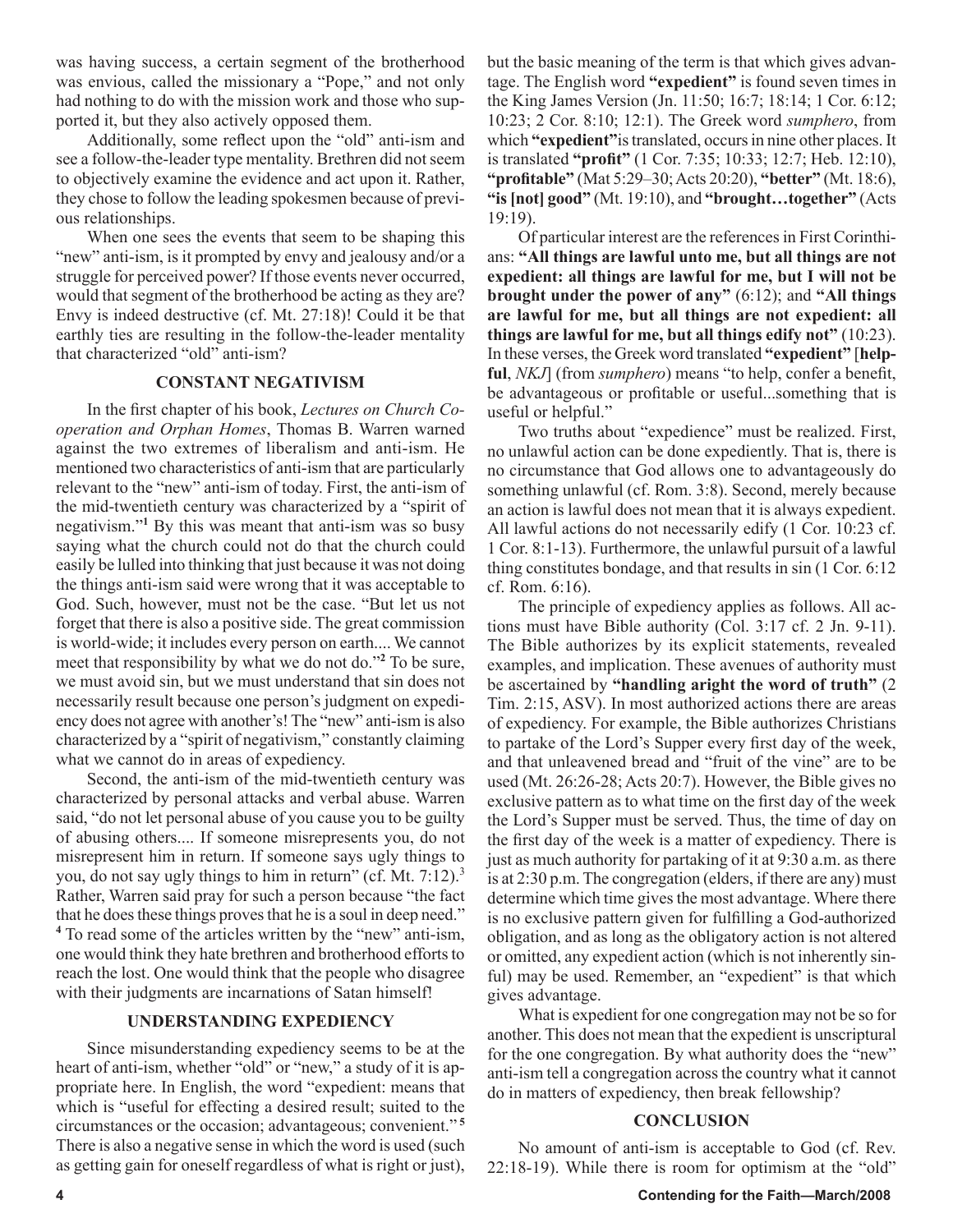anti-ism that seems to be moving back toward the center, there is much disappointment over the "new" anti-ism. Some involved in it witnessed the tragic consequences of anti-ism in the 1960's. All of us should have learned the lessons from history. Why do some bind what God has loosed and/or break fellowship over differences of opinion? Let us endeavor **"to keep the unity of the Spirit in the bond of peace"** (Eph. 4:3).

#### **ENDNOTES**

1. Thomas B. Warren, *Lectures on Church Cooperation and Orphan Homes* (1958; Jonesboro, AR: National Christian Press, 1963) 35.

- 2. Warren 35.
- 3. Warren 35-36.
- 4. Warren 36.

5. Webster's *New World Dictionary*, Third College Edition, 1986. 6. Walter A. Bauer, *A Greek-English Lexicon of the New Testament and Other Early Christian Literature*, 2nd rev. ed. by William F. Arndt, F. Wilbur Gingrich, and Frederick W. Danker (Chicago: University of Chicago Press, 1979) 780.

### **TRYING ON "ANTI" SHOES**

#### **Gary W. Summers**

More than a month ago, a friend called to talk for a few minutes about a work-related problem. In the course of the conversation, he asked if I had seen a certain article; the answer was no—that it had not yet come in the mail. A few days later someone else asked the same question, and the answer was the same. What was ironic was that the article emanated from Florida, yet brethren in other parts of the country had already received it; my copy came about a week later. I have not been sure how to respond to it.

The author of it is Brian R. Kenyon, whom I have admired and respected for more than a decade (not to mention raiding Krispy Krème Donuts together in Lubbock). The article, titled "'New' Anti-ism," appeared in *The Harvester*, published by the Florida School of Preaching, in January of this year. Brother Kenyon wrote some outstanding sections on various "anti" topics for the 1999 Florida School of Preaching lectures, which I reviewed and recommended.

In this current article, he applauds a looser stance on the part of some "anti" churches which may lead to greater fellowship between those who disagree on certain issues. But then he writes: "What is more tragic is that some see a 'new' anti-ism developing in the brotherhood today." Kenyon does not name anyone in particular and couches much of what he writes in vague terms, which may cause someone to say, "Does he think I am included in this category (due to a misunderstanding on his part), or is he referring to a group of people that he knows but will not specify? Just exactly who is he referencing?"

So, at this year's [January 2008] Florida School of Preaching lectures, I asked him, "Who did you have in mind when you wrote this article?" His answer was, "If the shoe fits…." He could not talk further then, but there has been no further contact since. So, in this article I am going to try on some "anti" shoes to see if they fit.

By his own definition, *anti-ism* is "binding where God has loosed." This shoe is the wrong size for me; it is about three sizes too small and not nearly wide enough. I have never made any attempt to bind anything not clearly taught in the Scriptures. Any doctrine that is based on highly interpretive texts cannot be bound on others. In those instances, one may give an opinion but not bind the interpretation upon others. No one has ever spoken or written to me, saying that I am trying to bind my opinion on any matter, unless it would be a denominationalist that insisted that my citation of Scriptures to prove baptism is *for* the remission of sins was an opinion. If it is thought by anyone that I am binding where God has loosed, my plea would be to produce the evidence of it. No, these shoes do not fit.

Have I made a matter of judgment a matter of doctrine? This shoe does not fit, either—and for the same reasons. My toes would be so cramped in such shoes that I could not walk properly. No, matters of judgment and expediency must be recognized for what they are and not be made matters of fellowship. If God authorizes a practice, and the way of accomplishing it is Scriptural, that settles the matter.

#### **"SOME…HAVE MOVED APART"**

Having tried on some shoes that do not fit, I now turn to the perplexing statement that follows the introductory remarks about the "new" anti-ism:

Some, who previously walked together, seem to have moved apart, and many see this as a matter of binding judgment. Are they binding their judgments as if they were God's final word? As a result, they have withdrawn fellowship from all who do not agree with them in every detail of their opinions. Men who previously spoke on lectureships in full fellowship now actively oppose the good efforts of others.

Kenyon, the reader will notice, did not specify any individual or situation, which makes it difficult to comprehend his meaning, not to mention presenting a different perspective on the matter. I am not a big fan of shopping, and trying on shoes is wearisome; it would be, oh, so helpful to have an example at this point in his assessment of things.

Failing such specifics, I will provide an answer based on experience. That some "walk no more together" is certainly true. Many of us once walked with brother Mac Deaver—as few as a dozen years ago, but when he began to insist that the Holy Spirit operates on the Christian *directly*, we rightly parted company. Surely, Brian agrees with faithful brethren on that point. Another very capable preacher left his wife and married another woman. We walked together as recently as ten years ago. I am fully persuaded that Kenyon no longer walks with him today. As recently as two and four years ago, we all fellowshipped two brothers that have now been withdrawn from by the congregation that they served. Surely the writer of this article would not extend fellowship to them.

But, of course, he meant other brethren who did not have those specific problems. Of course, I cannot speak for everyone, but I do know what happened in my instance. I did not cease walking with others; they ceased walking with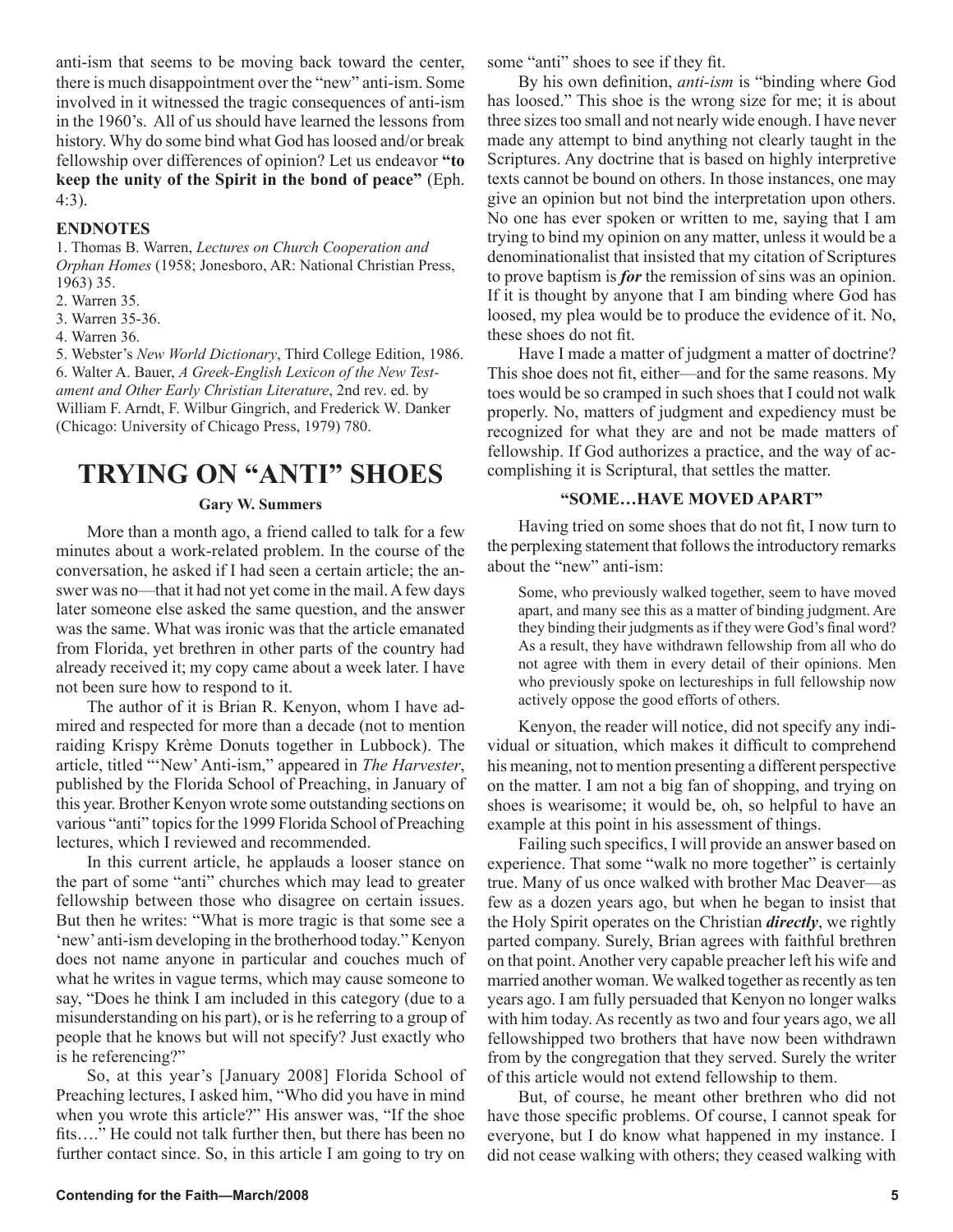me. As a case in point, I was invited to speak in the first nine lectureships at a particular place. Suddenly, the invitations stopped. Who stopped walking together? One of my closest and dearest friends invited me to speak a number of years on the lectureship he conducted. Suddenly, that came to an end, also. There are more examples, but these will suffice. Now who is responsible for the change? Would it not be those who direct the lectureships? Understand that there is no *complaint*  here. Six months or more often fly by without a game of golf due to time constraints. We all have plenty to do. But the writer seems eager to blame some (in a vague manner) who may not be the source of the problem.

Some may be actively opposing good efforts, but then some efforts may not have the same character they once did, either. Some lectureship directors have invited speakers that many brethren feel are questionable; some have much less enthusiasm than they once did when men of unquestionable soundness were invited. Just as a lectureship director is free to invite whomever he wishes to speak, brethren are free not to support those works.

#### **PREVIOUS RELATIONSHIPS**

The next point would seem to be an accusation:

Additionally, some reflect upon the "old" anti-ism and see a follow-the-leader type mentality. Brethren did not seem to objectively examine and act upon it. Rather, they chose to follow the leading spokesman because of previous relationships.

Hmm! Is that the same thing as saying, "Brethren, we better hang together"? Many brethren would really like to have specifics on this point—so that we can report it to our leader and know what to think and what to do. Oh, all right; that was a little sarcastic, but it is warranted by such an insulting statement.

All of my preaching life I have been encouraging people to examine the evidence. The same thing holds true with brotherhood problems. This may sound incredible, but many do not want to look at the evidence. Three preachers provided written material on a certain subject to one lectureship director, and to anyone's knowledge he never read it. I asked a friend, whose book I had recommended, about a certain subject, and he stated repeatedly that he would not discuss it. I wrote a very kind letter to another brother, asking for a rationale for certain questionable actions. After two months without a reply, I spoke to him in person, and he said he had no intention of responding to me. It was then that I wrote the article, "The Sounds of Silence," about them and others like them. Kenyon, could you please make it plain who is not considering the evidence? Many of us who have tried to get evidence before people (to no avail) need more information on this subject.

Kenyon goes on to say that the "new" antis (whoever they are) are "prompted by envy and jealousy and/or a struggle for perceived power." Really? Is there some *evidence* for such a statement*,* or is it a matter of *judgment*? If he means what I think he means (although there is no way to know without clarification), the notion is absurd, since those of us in the minority clearly have no clout whatsoever, and there is no expectation of convincing those in the majority any time in the near future—particularly when so many refuse to consider the evidence.

#### **HATING BROTHERHOOD EFFORTS**

One final charge will be considered:

To read some of the articles written by the "new" antiism, one would think they hate brethren and brotherhood efforts to reach the lost. One would think that the people who disagree with their judgments are incarnations of Satan himself!

Wow! Here I am, back at the shoe store again. I did write against Eastern European Missions, after talking to its president and assembling information. Does Kenyon support them? I have not written against the "Churches of Christ Disaster Relief," but several have. They are trying to reach people with the Gospel through benevolence. Does Kenyon endorse them? I have taken issue with Truth for the World because their own website tries to justify women teaching [in such a way as to exercise dominion over men**–Editor**]. Does the Florida School of Preaching think that is a Biblical position? Does anyone want to defend the Missionary Society concept? The point is not how many things we may be against; the important thing is the *reason* for opposing something.

This congregation [South Seminole, Winter Park, FL] is currently helping to support five missionaries overseas and four works here in the states. We give over \$3,000 a month to help spread the Gospel; this "anti" shoe certainly does not fit. Many people who are opposed to certain works are also mission-minded. We certainly could use some details right about now.

#### **"PERHAPS" THE CRUX OF THE PROBLEM**

Mindreading is not my forte, but my guess is that some of the things in Kenyon's article have to do with the oppo-

#### **FREE CD AVAILABLE**

*Contending for the Faith* is making available a CD-ROM free of charge. Why is this CD important? ANSWER: It contains an abundance of evidentiary information pertaining to Dave Miller's doctrine and practice concerning the re-evaluation/reaffirmation of elders, MDR, and other relevant and important materials and documents directly or indirectly relating to the Brown Trail Church of Christ, Apologetics Press, Gospel Broadcasting Network, MSOP, and more.

To receive your free CD, contact us at *Contending for the Faith*, P. O. Box 2357, Spring, TX 77383-2357, or email us at cftfdpb@gmail.com.

If you desire to have a part in the distribution of this important CD you may make your financial contributions to the Spring Church of Christ, P. O. Box 39, Spring, TX 77383.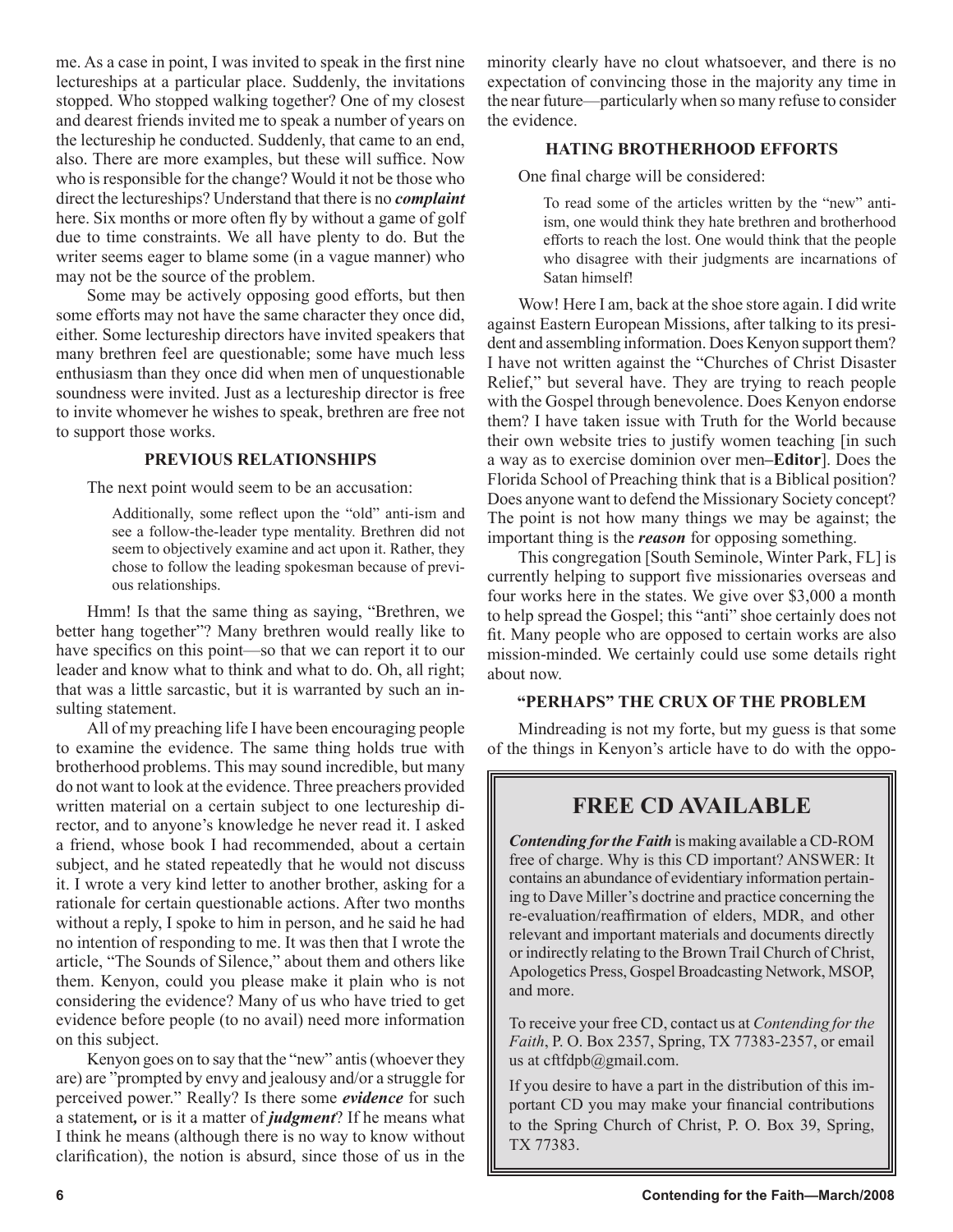sition many brethren have to Dave Miller and Apologetics Press, so long as he is head [or a part –**Editor**] of it. Some mistakenly think that opposition to Dave only surfaced after certain events occurred in 2005, but if they had bothered to examine the evidence, they would know that such is far from accurate. Miller approved of the elder reaffirmation/re-evaluation process conducted by Brown Trail in the year 1990. Most brethren, including many who now fellowship Dave, opposed this practice. This practice caused a split in that congregation.

Living about 40 miles from Brown Trail from 1995 to 2003, I had opportunities to talk to Dave about this subject, but did not because everyone in the area said it was something that would never be repeated. And it was not until 2002. Prior to this time, Robert R. Taylor, Jr. had written against the practice; so had Dub McClish. Here are a few facts that many seem to be unaware of.

1. When it was learned that Miller had been invited by brother Bert Thompson to work with Apologetics Press, the brethren at Rowlett, Texas wrote to Thompson in protest, since the re-evaluation process was underway again at Brown Trail (they lost 135 members). Bert dismissed the complaints with a wave of the hand, and the Rowlett Church felt they had no choice but to cease sending their monthly support—even though they had been doing so since day one of Apologetics Press. This event occurred in 2002—three years before 2005.

2. I wrote a lengthy analysis of the re-evaluation/reaffirmation process and sent copies to the leaders of Brown Trail, protesting their return to this practice. This article is available on our website—under the date Dec. 22, 2002—three years before 2005.

3. *The Gospel Journal*, edited by brother Dub McClish, contained an article (October 2002) written by Marvin Weir, recounting what had happened at Brown Trail.

The notion that Miller is now being attacked because certain other things happened is simply not factual. And no one is envious of him. Most freely admit that he is a talented writer and an excellent preacher, but he is wrong on the aforementioned issue, as well as his false position that "intent" makes the difference as to whether a marriage is valid or not. Are we supposed to fellowship those who are wrong and refuse to repent?

#### **TRYING ON LIBERAL SHOES**

Kenyon provides an excellent quote from the late brother Thomas B. Warren, and attention needs to be called to a key idea. The opposite of anti-ism is liberalism, which is "loosing where God has bound." In other words, are we to be for things that the Scriptures do not authorize? No, on that basis we do not use mechanical instrumental music. God never authorized it for use in New Testament worship. For that reason some have referred to us as anti-music.

Would it be right to fellowship and support someone who was teaching premillennial doctrine? Would it be permissible to take a stand against someone who taught that the Lord's Church is a denomination? Is it appropriate to be united with those who partake of communion on Saturday evening? Are these matters of judgment? Can we fellowship those who practice hand clapping in the assembly in addition to singing? Did God authorize anyone to re-evaluate elders periodically (after one year, three years, twelve years)? Is there an apostle who opened the door to such a practice? Was there a church who did it in the New Testament? Then, are some loosing where God has bound?

Some argue that 1 Timothy 5 might imply that such could be done as an expedient. Really? Read it: **"Do not receive an accusation against an elder except from two or three witnesses. Those who are sinning rebuke in the presence of all, that the rest may also fear"** (1 Tim. 5:19–20-*NKJV*). Where are statements about needing 75% approval or resigning? Where is the vote of the congregation mentioned? Anyone who can see such things in these verses has strange eyesight, and his shoes are going to fit a little loosely! If an elder is sinning, he should be rebuked. If he refuses to repent, the church should withdraw fellowship from him—just like anyone else (Matt. 18:15–17). There is no authority in this passage for elders to retain their office by popular vote.

Do not the Scriptures teach that we should be **for** what God authorizes and be **opposed to** what God does not authorize? This is not a problem of anti-ism; *it is a matter of fellowshipping someone who has taught false doctrine and refuses to repent of it.* How can we extend fellowship to one who has both taught and practiced false doctrine and never repented of it? Someone with a Ph.D. in communication ought to be able to say something as simple as, *"Yes, I did it, and it was wrong. I repent of it."*

How can we fellowship someone who adamantly refuses to do so? If others have a rationale for doing so, they have not shared it with the rest of us. Referring to an unnamed group of people as the "new" anti-ism is counterproductive. An examination of the evidence in an atmosphere of mutual love and respect might prove fruitful. The sounds of silence are certainly not. "**Let brotherly love continue**" (Heb. 13:1).

> **—5410 Lake Howell Road Winter Park, FL 32792-1097**

*2008 SPRING CFTF LECTURESHIP BOOK UNITY—FROM GOD OR MAN* **\$18.50 PLUS \$3.00 S&H Texas Residents must pay \$1.31 Tax** ORDER YOUR BOOK TODAY FROM: *CONTENDING FOR THE FAITH* **P. O. BOX 2357**

**SPRING, TX 77383–2357**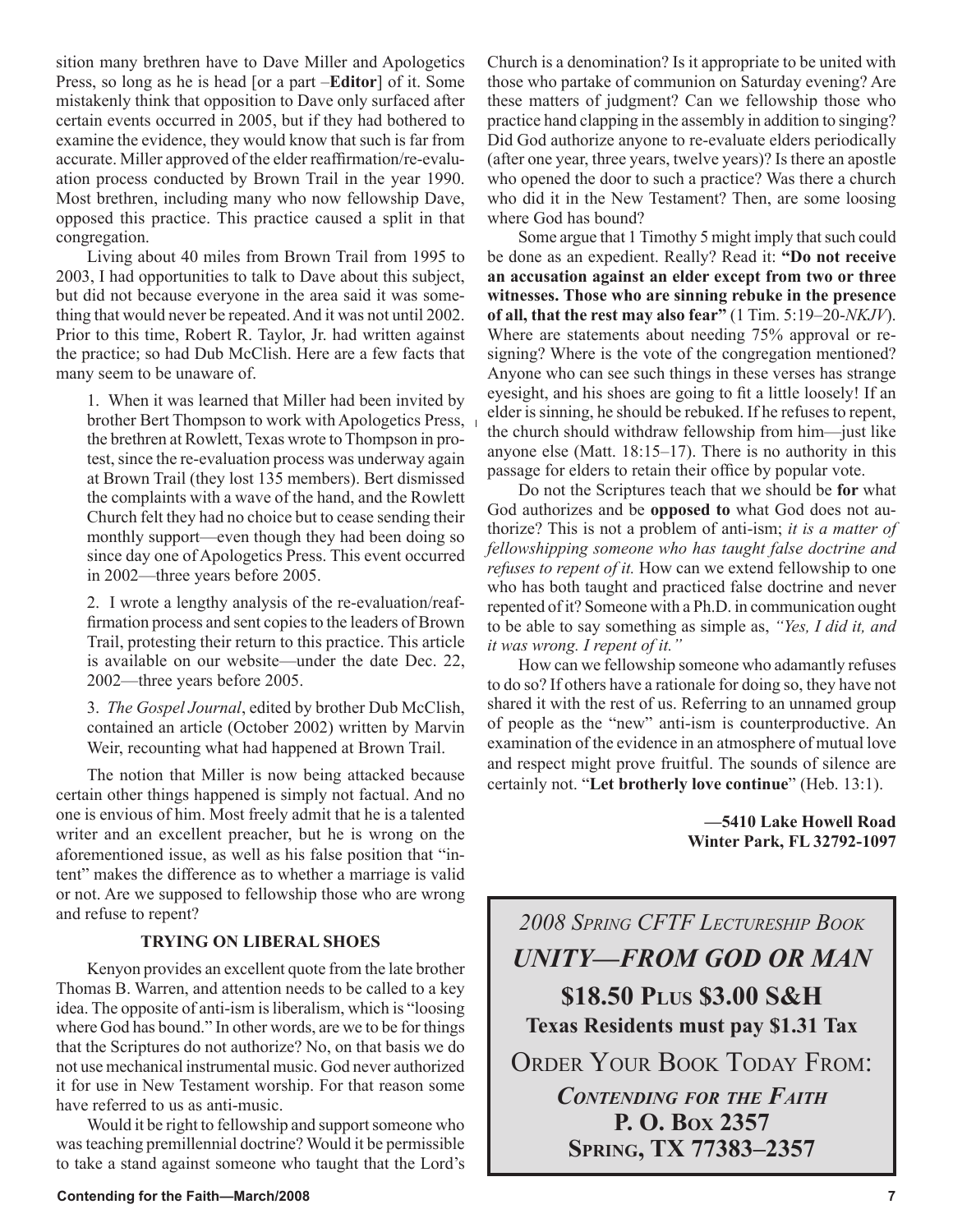# **CHRISTIAN FELLOWSHIP**

### **Robert R. Taylor, Jr.**

Fellowship, in the New Testament, derives from the key, kingly word of koinonia. From the scholarly works of Thayer, Bagger (sic), Vine, Woods and others we discover that fellowship is an association, a partnership, a joint sharing or participation, a communion, a contribution, etc. These definitions, if applied accurately, will enable us to understand the fellowship the early believers had in Acts 2:42, the fellowship bond that existed between Paul and the precious people of Philippi in Philippians 1:5 and 4:14- 17, the fellowship that permeates the two great chapters of giving in 2 Corinthians 8 and 9 and that fervent fellowship that the apostle of love portrayed so ardently and attractively in 1 John 1. In this article I plan to address my remarks to the limits of Christian fellowship. Obviously, it is limited to the circle of pure, unadulterated, unblemished and pristine New Testament Christianity. There is a two fold concept of Christian fellowship. God's full counsel in this momentous matter is not reached until both concepts are accepted and acted upon in responsible fashion.

Christian fellowship is limited to those who have obeyed the Gospel. Christian fellowship is based on faith—not flesh. There is a marvelous passage in Matthew 12:46-50 wherein our Lord's physical mother and fleshly brethren came and desired a conversation with Christ. Jesus asked, when informed of their nearby presence, "Who is my mother? And who are my brethren? And he stretched forth his hand toward his disciples, and said, behold my mother and my brethren! For whosoever shall do the will of my father which is in heaven, the same is my brother, and sister, and mother?" (Matt. 12:48-50). At this time his fleshly brethren even denied his Deity (John 7:5). To do his will was/is the important thing. James and Jude, his half brothers and writers later of two New Testament epistles, evidently learned this, for both emphasized their spiritual link with Christ in their literary productions and ignored totally any fleshly connections.

To do the will of God initially means to obey the Gospel and to do so in a framework of Truth—not denominational dogmas and dogmatism. It means to hear or read correct doctrine (Rom. 10: 17). It means to believe the correct teaching about Christ's Deity (John 8:21, 24; Matt. 16:16; Acts 8:37). It means to repent correctly (Acts 2:38; 17:30). It means to confess correctly Christ's Deity (Matt. 10:32; Acts 8:37; Rom. 10:9-10). It means to be baptized correctly (Matt. 28:19; Mark 16:16; Acts 2:38; Acts 22:16; Rom. 6:3-4; Gal. 3:27; Rom. 10:9-10; 1 Pet. 3:21). Correct baptism means correct (not corrupt or denominational) teaching precedes it; it means one is a correct candidate; it means the correct action (a burial or immersion) occurs; it means the correct purpose motivates (i.e., to be saved, to come into the name of the Father, Son and Holy Spirit, to receive remission of sins, to enter the kingdom or the church). People who are immersed with little or no awareness of these imperatives are not like those in New Testament times; and nobody in New Testament times was ever baptized to be a Christian plus something else, some of our popular young preachers to the contrary notwithstanding. Obedience to the Gospel puts us in that regal realm.

*Christian fellowship is limited to those who continue in faithfulness* [Italics mine—DPB].This is really the bottom line of 1 John 1:7 which states, **"But if we walk in the light, as he is in the light, we have fellowship one with another and the blood of Jesus Christ His Son cleanseth us from all sin."** To walk in the light is the equivalent of doing the Father's will. It means faithfulness in the development of personal righteousness and godliness; it means regularity of worship; it means diligence in our work for the Lord; it means proper preparation in our waiting and watching for the Lord's second advent. It means faithfulness in our becoming carriers of redemption's sweet story to alien sinners; *it means faithfulness in our efforts of reclaiming apostates (James 5:19-20) and those who stumble due to a sudden temptation that overcomes them (Gal. 6:1)* [Italics mine—DPB]. It is not enough to say we fellowship all who have obeyed the Gospel. *Past obedience to the Truth does not always add up to present fidelity to Truth. Christian fellowship is limited to those who have obeyed the Gospel and who right now are continuing to walk in the light as the Lord is in the light. This is not a twofold limitation we have imposed; it is one the Lord has imposed and we had better respect it and act upon it in responsible fashion* [Italics mine—DPB]. (As quoted in the *The Forest Hill News*, Vol. 29, No. 47, Nov. 19, 2002, p. 1, Barry M. Grider, Editor)

#### **—P. O. Box 464 Ripley, TN 38063**

[Brother Taylor believes that the re-evaluation/reaffirmation of elders as preached/practiced by brother Dave Miller and the Brown Trail Church of Christ is authorized by the Bible, **or** Miller never preached/practiced it, **or** it is an optional matter, **or** Miller has clearly and publicly repented of and repudiated it. We say this because Taylor fellowships Miller, et al. *Surely he would not write an article such as the preceding one while knowingly fellowshipping a false teacher*. Would not a person be a hypocrite if he did that?

In view of the preceding article and the one to follow, how can Taylor fellowship Miller who also believes and defends his so-called "marriage intent doctrine"? Further, how is it that Taylor can fellowship Stan Crowley, seeing that he teaches error on MDR. We ask the same of anyone who follows Taylor's example?

The message in the preceding article and the one to follow are right on target. But, obviously Taylor does not think he, MSOP, et al., are sinning as they fellowship Miller/Crowley et al. *If ever anyone has turned a blind eye to error Taylor and friends are doing it in the case of Miller, Crowley, et al.* **—Editor ]**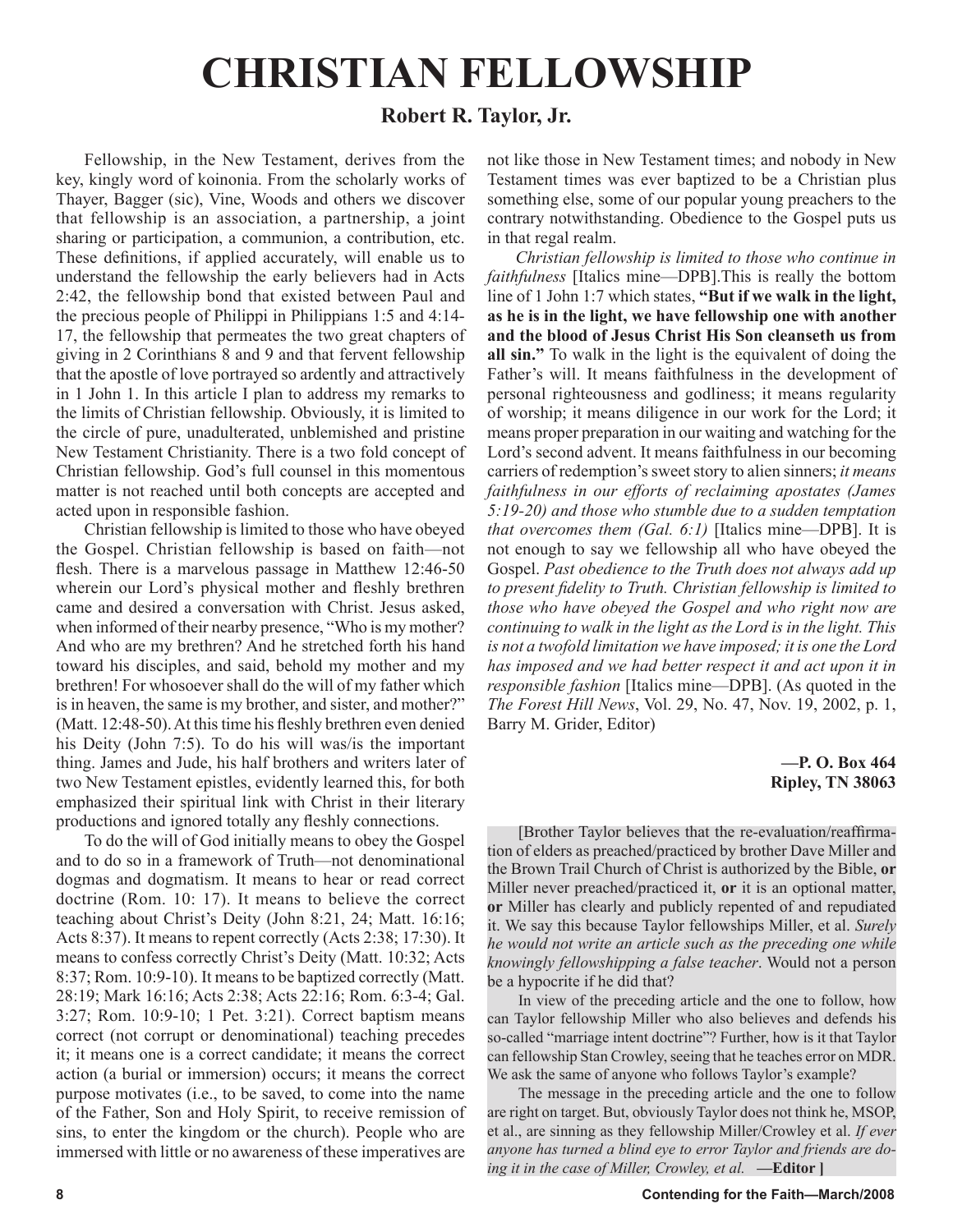# **THE CONSEQUENCES OF IGNORING 2 JOHN 9-11**

### **Robert R. Taylor, Jr.**

This trio of valiant verses reads:

**Whosoever transgresseth, and abideth not in the doctrine of Christ, hath not God. He that abideth in the doctrine of Christ, he hath both the Father and the Son. If there come any unto you, and bring not this doctrine, receive him not into your house, neither bid him God speed: For he that biddeth him God speed is partaker of his evil deeds.** 

#### **CAN ONE REMAIN FAITHFUL WHILE IGNORING THIS TEACHING?**

 A gigantic NO and for reasons both cogent and convincing at least to the mind that loves Truth and loves it supremely, to the mind that loves righteousness and hates iniquity as our blessed Lord did (See Psalms 45:6; Heb. 1:8,9). Ten reasons will now be numbered and noted.

 **1)** These three verses constitute a portion of God's Word. If one can ignore three verses with impunity, why not three hundred verses, three thousand verses or thirty thousand verses which gets nearly all the 31,102 verses from Genesis 1:1 to Revelation 22:21? John did not write these three verses to be ignored. The Holy Spirit did not inspire these three verses to be ignored. God the Father and God the Son, the real originators of all Truth, did not direct the Holy Spirit to convey them to John to be ignored when once written.

 **2)** To ignore a potent passage like this shows spineless toleration for error and no real regard for maintaining a sound faith and a faultless practice. Please recall that there is only one acceptable stance for any soldier of Christ toward any error, toward all error—EXPOSURE AND OPPOSITION.

 **3)** To ignore such shows that one is not really concerned with the doctrine Christ taught and/or had others proclaim in his name so faithfully and fervently. To despise the doctrine of Christ is to despise Deity who authored the doctrine or teaching.

 **4)** To ignore such means that one thinks as highly of error and the errorists, who push and promote such, as of Truth and the dedicated soldiers of Calvary who preach and practice such. A person of such disposition surely cannot love righteousness and hate iniquity as did our Lord.

 **5)** To ignore such makes impossible our abiding in the doctrine of Christ and this means that we forfeit both God the Father and Christ the Son. We cannot have one without the other and we cannot have either minus the doctrine of Christ.

 **6)** To ignore such means that we are giving our stamp of approval to every flagrant falsehood and error that comes along. It means that we are supportive of those who would destroy the very cause of Christ on earth.

 **7)** To ignore such means that we are really more interested in the spread of error than in the spread of saving truth and this defeats the very purpose of our being.

 **8)** To ignore such means that our homes would soon become the very citadels of every corruptible error that comes along. The concept of CHRIST IN THE HOME could NOT remain in such surroundings at all. Children would soon be corrupted by such devious influences ever surrounding them.

 **9)** To ignore such would place us in the position of influencing all others to ignore this same passage and its weighty warning. We would thus become a millstone around the necks of others pulling them down into the waters of destruction.

 **10)** To ignore such is the equivalent of erecting a sure blockade toward our going home to heaven at last. Ignoring Scripture and going home to heaven are incompatibles.

#### **HOW SHOULD THE FAITHFUL REGARD THOSE IGNORING THIS PASSAGE?**

 The very same way that John would have regarded the elect lady and her children had they responded back with a rousing rejection of this sage, apostolic counsel. John did not write it for the initial readers to reject it, ignore it or defy it. He wrote it to be believed and practiced with dedication and permanence. Had they rejected or ignored it, it would have produced a very serious rupture between John and this Christian family. No longer would John have designated her as **"the ELECT lady"** (v.1). No longer would he have commended her children because they walked in truth (v.4). No longer would he have referred to this family as ones **"whom I love in the truth; and not I only, but also all they that have known the truth..."** (v.1). John would still have loved them but they would no longer have been fellow-dwellers in the righteous realm of kingly Truth. No longer would he have referred to the fact that Truth indwelt this lady and her children (v.2). No longer would he have anticipated a fullness of joy in a face-to-face meeting (v.12). No longer could he have conveyed joyful greetings from the children of her elect sister—her faithful nephews and nieces. Rejection of Truth always mars such family ties in Christ. It would have broken the heart of the aged apostle had he learned that this esteemed lady and her children treated with contempt and a sneer such precious points as he incorporated into this trio of truthful admonitions, these needed exhortations. John would have surmised promptly that the whole scope of Biblical teachings relative to discipline would have been in serious jeopardy with this lady and her children. This would have been inclusive of instructive discipline and corrective discipline and both of these get nearly the whole of apostolic doctrine. Instructive discipline is very comprehensive including all New Testament truth designed to keep us in the way that is holy and right.

 But even more important than John's disappointment would have been Deity's view of such. Can anyone imagine that the Timeless Trinity would view such rejection with ardency of approval, with pleasure ready to be pronounced? Jesus pleased the Father by honoring His Will. This is the only way we can please God now—by heeding and honoring His Will and that Will is intently inclusive of 2 John 9-11.

 Deep suspect should be our attitude toward any person who would tamper with Truth as set forth in these three verses of towering Truth. What about those who once knew the Truth of these passages, believed these passages, faith-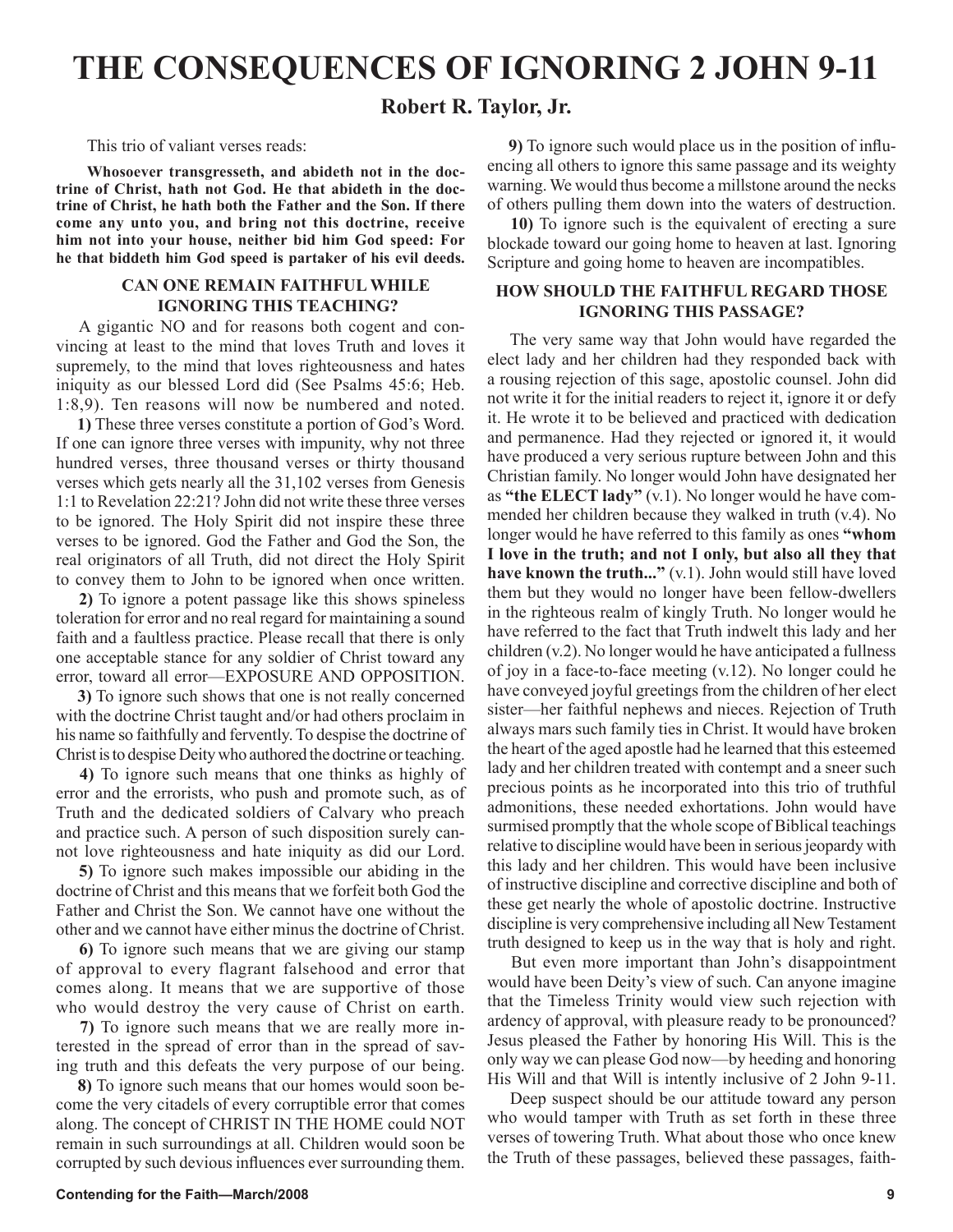fully proclaimed them, defended them when they came under attack and lived in harmony therewith but now have rejected them or rewritten them. The reason is very evident why some have turned from these passages or have rewritten them. They want to join hands with denominational groups like the *Independent Christian Church.* They wish to count them as long lost brethren. With others, they want to be invited to their growth seminars and teach them how to grow a thriving denominational church. They wish to be in full fellowship with such. The principles of 2 John 9-11 condemn in forthright language such compromises and so these spiritual weaklings have rewritten or ignored what John wrote here. Such people have left the Truth PERIOD! They should be warned. If the marking works no change for the better, they should be avoided as per Romans 16:17-18. Some of our hedging brethren evidently have ignored the Romans passage as well as 2 John 9-11. A rejection or ignoring of these passages cannot be treated with lightness. It is a momentous matter that is solemn and serious. We are to have no fellowship with the unfruitful works of darkness as per Ephesians 5:11 and these are definitely of that order when they come with their Christdenying doctrines of flagrant falsehood and fatal errors. We are straitly forbidden to receive such or convey to such God speed or good speed in the spread of their nefarious notions of wrong and wickedness. (*SEEK THE OLD PATHS*, page 90, Vol. 11, No. 11 November, 2000). [*Sadly the editor of STOP has aquired a bad case of "lockjaw" when it comes to dealing with the Miller, et al., errors. Now why could that* 

# FELLOWSHIPPING ERROR

#### **E. R. Harper**

*How Far Can Love For Brethren Fellowship Error?* In this sermon today I am discussing one of the most vital of all questions that will ever challenge the mind of the brotherhood. I am discussing the issue of "How far can our love for each other carry us into the fellowship of error or those who would teach the error." Upon the Truth of this proposition shall live the church as we know her today. This correctly understood and practiced, the church will live; this misunderstood and defeated, and the church will again go into "digression" or the "Dark Ages" as it has before. Therefore, I ask you to listen with patient ears, open hearts and receptive minds. Forget all things before today and think of our future; forget all personalities that may have ever entered your heart and listen to my plea for the Truth upon which the church is builded; seek to find wherein I go astray in my reasoning this morning and then write me.

#### **LOVE**

We today have a distorted idea of what love in. the Bible embraces and what it demands. That we are taught to **"love one another with a pure heart fervently"** is true; that the Lord said in John 13:34, **"A new commandment I give unto you that you love one another, as I have loved you that ye also love one another"**, is also known to us all and taught by every preacher of the Gospel known to me. But in this same chapter it shows "how the Lord loved them." Judas was with them in the beginning of this chapter. Judas was in error. The Lord's love was great enough to include him, IF Judas had remained with the Lord and his disciples. But Judas betrayed his Lord and sold him to the enemies. *Question:* Did the Lord just "love" him into the "fellowship" of his disciples? Nay, verily. The Lord knew how to "love" but he at the same time knew "whom to love."

So this passage cannot be used to make us to allow our "love" to keep in our fellowship those who are in error and make us to force upon the brethren the fellowship of those who are in error and make us to force upon the brethren the fellowship of that which would destroy the very church itself. The Lord said here, **"Love one another AS I HAVE LOVED**  YOU." Well he "cast out" of their midst the ONLY one who was wrong and who was "running with", "fellowshipping" and "defending" the enemies of the Lord. Now he says for us to do with each other as he did with them. The Lord in Mark 3:19 called him the **"betrayer"**, in Luke 6:16 the **"traitor"**, and in John 6:70 the Lord said **"And one of you is a DEVIL"** talking TO JUDAS. The Lord here shows that those in error, those who are dangerous to the future of the church should be POINTED OUT, yes, as we hear much about "marked" because of their unsoundness. But in Luke 22:22 Christ says this about him, that is Judas, **"But WOE unto THAT man by whom he is BETRAYED."**

Now in John 13:26-27, the Lord said, **"He it is to whom I shall give a sop, when I have dipped it. And when he had dipped the sop he gave it to Judas Iscariot, the son of Simon. Then said Jesus unto him, That thou doest, do quickly."** That is, Christ had branded him as a **"traitor"**, **"betrayer"**, and a **"devil"** and now tells him, to his face, that he is the one who is to betray him and then orders him to "Get out and get done what his heart has set to do."

Then in this same chapter, verse 34, Christ says, **"A new commandment I give unto you, That ye love one another; as I have loved you, that ye also love one another."** But you will notice he gave that AFTER he had sent Judas, the betrayer, out of their midst, for verse 31 says, **"Therefore, when he was gone out Jesus said".** Our Lord never bound on us to "fellowship and love error nor men in error", but to "love as he had loved them". He got rid of the evil "or the error" and then gave the command. Of course that part of it would not be told us by one who forces error upon us.

But it might be stated that we should "love everybody" as Christ "loved the world and gave himself for it." In that same way, so are we. But had you ever thought of this, Christ will not save the entire world,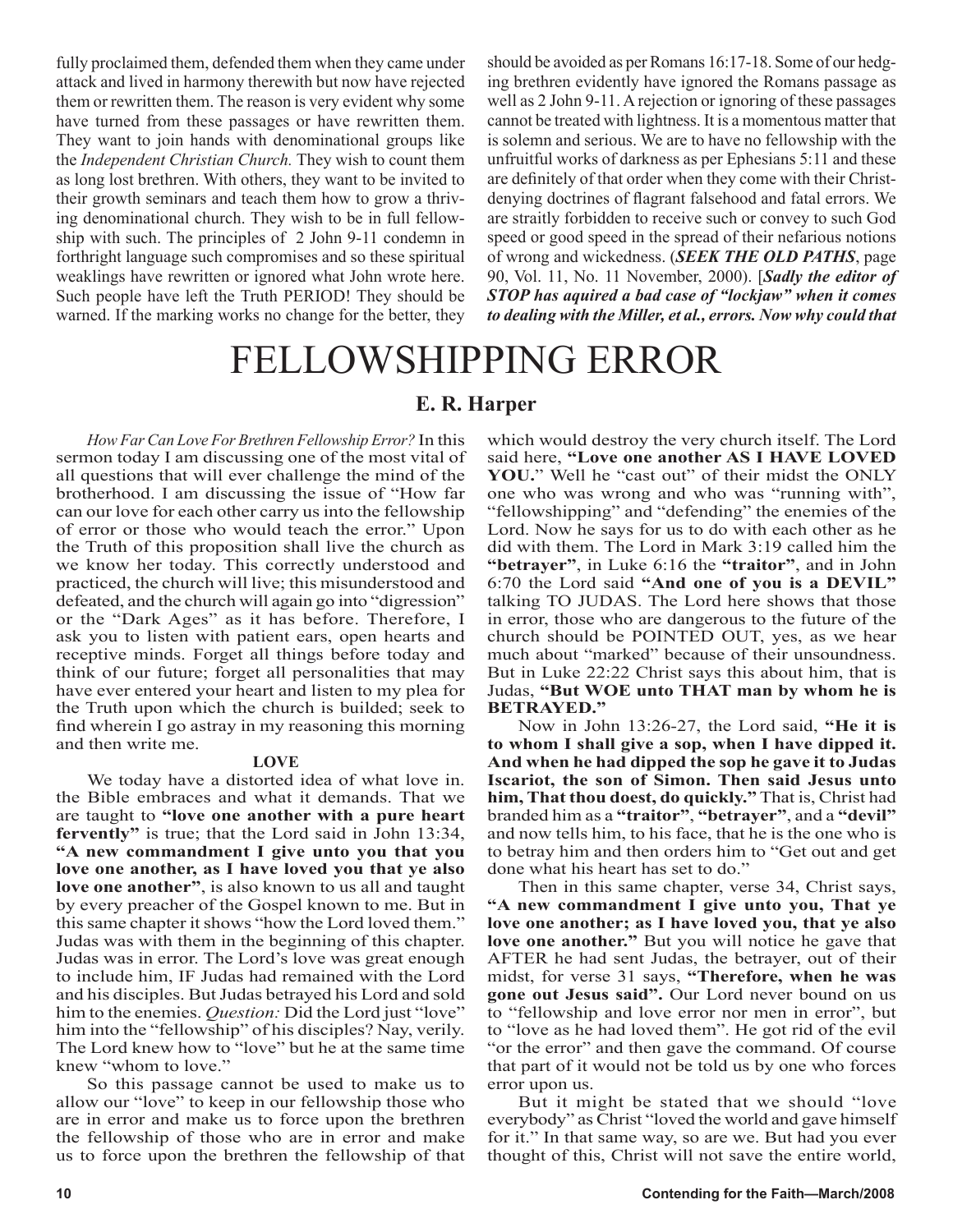even though his love for the world was great enough that he died for it. Now why? His love does not embrace error nor the men who teach error to the extent that he will save them. We also should love the souls of men in error to the extent that we shall do all we can to save them by the Gospel, but that does not bind on us the fellowshipping of their errors nor the partaking of their sins. Jude says in verse 21, **"Keep yourselves in the love of God"** and Christ says, John 15:10, **"If you keep my commandments ye shall abide in my love."**  Love embraces Truth and the men of the Truth and it will reach out to extend the arms of mercy to lift men out of the error, but that is as far as it can go. If you will not "abide in his love by keeping his commandments" then the love of Christ will not benefit you.

It is said that in the Bible they "went to meet Paul whom they knew not, just because he was a Christian" and that is right, but he did not teach "error". It is pointed out that the "Church is the GREAT BROTHERHOOD of Christians" and that is true, but that implies they were **"Stedfast in the apostles' doctrine**" and it is called to our minds that the "Church is commensurate with or to all the needs of God's children." This is likewise true, but who is included in that? In Acts 5, Ananias and Sapphira were killed. They were members at Jerusalem. In 1 Cor. 5, there was one to be turned over to the devil. There were Hymenaeus and Alexander, who were turned over to Satan. They all represented error both in lives and doctrine, but the church did not include them in her fellowship. So there is a limitation to what the church must include. We are told that we should "lay down our lives for our brother", but not for those teaching error. *That is the point*. John says **"he that saith I love God and hateth his brother is a liar: for he that loveth not his brother whom he hath seen, how can he love God whom he hath not seen?"** I am glad to say this morning that there lives no man on this earth whom I hate. I do not fellowship some men and doctrines, but I do not hate the men nor do I hold one thing against those who do not see as I do. I know some men who preach, "Love your brother" and who are long on "fellowship" until it comes to fellowshipping me and then the theory stops. Do you get what I mean, friends? The Lord said, **"Thou hypocrite get the beam out of thine own eye and then you can see the mote in your brother's eye."** I must be careful that no hate is in my heart toward my brother before I speak too much on this **"new commandment he has given us."** Those who criticize *us* do to *us* the *same*  thing they would accuse *us* of, if they are not careful. Do you see that?

I have known men, and so have you, who have been able to influence people with tears and sermons on "love" and "fellowship" and who could "feel terribly ashamed of the conditions about them" and at the very moment they were saying that, maybe, hate was ruling their hearts—was why they were so criticizing. Be careful brethren that when we preach "love" that we *really practice* what we preach. But if "shame" was so *deeply* affecting them, why will they not *surrender* the error that is causing our trouble and *then* the *shame* will be gone. Try that for a while and our preaching can be on "love". It is a *shame* that I have to so teach and have to come to the defense of the Truth because of the error that is trying to find its way into the church. That is where the real shame comes.

There is not a man living but that if he would but teach the Truth and expose the error, that I could not and would not love and fellowship him with all my heart. I have never criticized any man, men, or doctrine, only as it was based *purely* upon *principle* and *not* upon personalities. I have not been criticized because of error I preach, have I brethren? It has always been "personalities" with my critics.

It is said that we will be persecuted for the Truth, and that is true brethren, for I have experienced that with bitter tears. But shall I let hate govern my heart just because men have persecuted me; have misreprensented me; have tried to ruin my influence in the church; have tried to even slander my name that they might ruin my influence? Nay, verily, but with a heart of a Christian I must pray for them and try to teach them the error of their way and if possible lead them back to the Truth, that we may all be saved without the loss of one. But, if they will not *hear* us in this matter, *then* Christ said in Matt. 18, let them become as a heathen to you.

#### **Winning the Victory**

There is one thing I am glad to see taking place and that is the church is overcoming the influence of premillennialism in all parts of the country. The fight *we,* not them, have been waging is bearing fruit throughout the nation. From Texas—Abilene Christian College, from Tennessee—Freed-Hardeman College, from Kentucky, from Oklahoma, from Alabama, from scores of places in Arkansas and all over the country, is coming to those of us who have been waging the fight for Truth and opposed to error, the good news, that premillennialism *and her advocates,* are being *renounced* and the *Advocate*, January 6th, has one of the finest articles I have ever read, showing how harmful **it** has been and how we are geting rid of it. They must *all* go and they *will all go.* Those of us who are leading this fight will suffer persecutions. Those who believe the error and who are, and have been, defending those who do teach it, are going to say that we do not "love them" and that we are "trouble makers" and do us, as our brethren were done 50 to 75 years ago, over the "digression" affair, but it is "but the last stand" and they too will have to go and we shall *all* rejoice that the shame of 75 years ago has not been repeated by the premillennialist and their defenders in the church today.

I have heard men say how it "hurt their hearts" to know that brethren in the church are "sowing discord" and how that they are made to "bow their heads in shame"—because we have confusion. Yes, I have shed more tears over this very thing and have spent more sleepless nights over our troubles than has any man in the state of Arkansas, I believe. And I have shed those tears, from abroken heart, until they ran down and dropped to the floor and *that in the presence* of *those who condemn me,* while I was begging them for peace and Truth to reign. I am glad to say brethren that my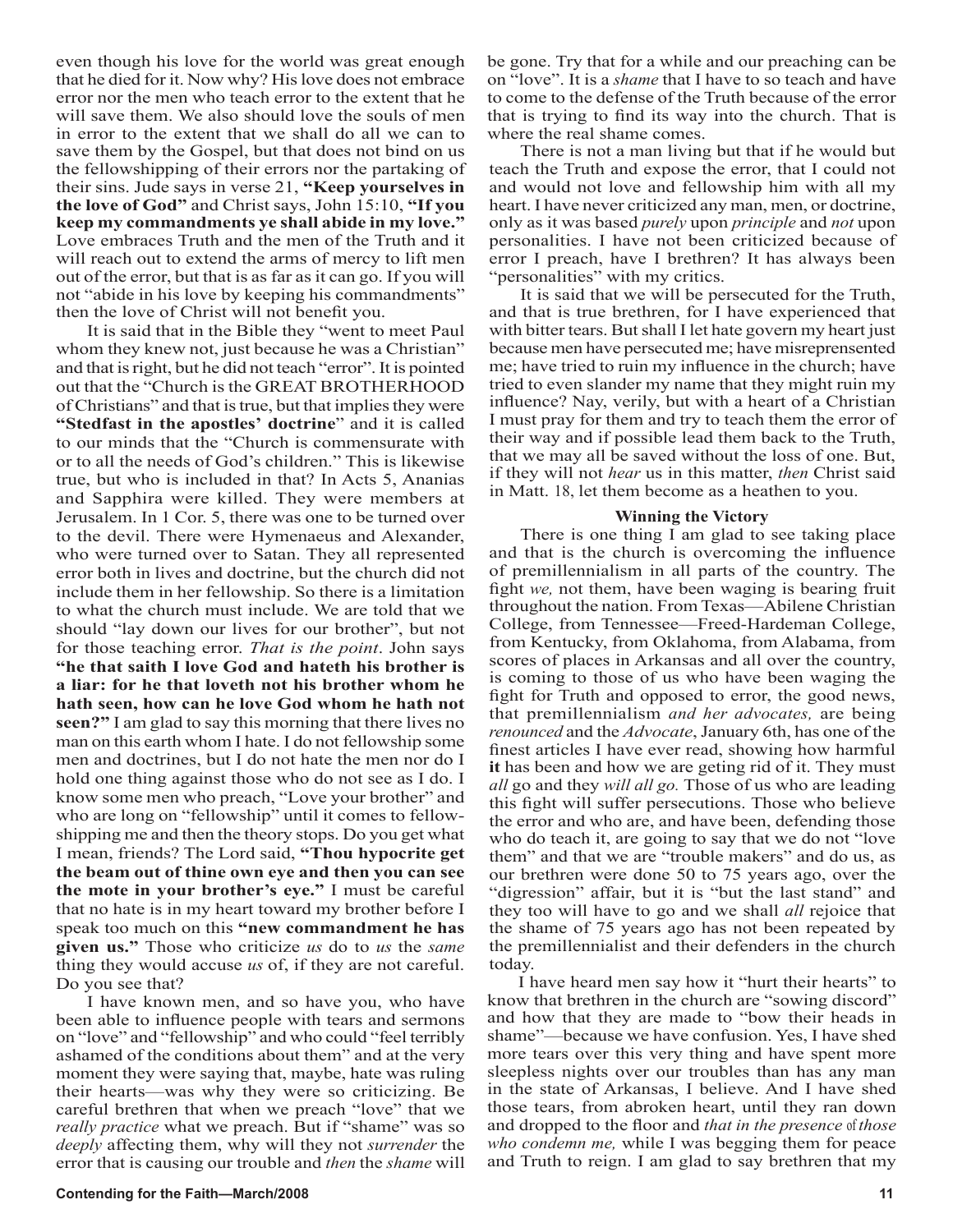prayers are being answered and that everywhere "that" peace is once again rising over the brotherhood and this error is really being put away from us. I know there are some who are still causing us a little trouble and who are still defending those in error who are dying hard and who would force upon us the fellowship of this error and, even of the men who teach the error, but it is only a matter of time until *they* will *also* be set aside unless they change their ideas, for the *church,* not E. R. Harper, but the church, has at last gotten her eyes open to the seriousness of the matter and today "Truth" is on the "war path" and she is bringing victory to her cause once again. Just keep still, dear hearts, and do not become excited over the radio speeches of men who have defended error all their lives and whose lives and names have been a "symbol" of error in every part of the country where *they* might have been. Truth is winning and. thus their speeches of *vengeance* you are now hearing. It is hurting them, but we must keep fighting.

#### **Things Loved Into the Church**

Go with me now to the harm that this "Love everybody and everything" idea has brought the church in the past. See what this "eating meat or not eating meat idea, this "circumcision or uncircumcision" idea; this "Paul's tolerating error" business has done to us in the past and then you can *really* bow your head in "shame." But that shame of 50 to 70 years ago shall not happen again. Do you hear me, brethren?

In Acts 2 we have the history of the church in Jerusalem which is said to be the "mother church" of us all. It is many times pointed out that they "loved one another" and that they "fellowshiped each other" and that there were no brethren in it trying to "mark" or "brand" some preacher as unsound. It was also pointed out in this chapter that they sold their goods and gave them to each man as he had need. That **"aught of their possessions belonged to them"** if a brother was in need. That is as it *must* be if we *remain* God's children. But the reason for all this "love, fellowship and giving to each other" is found in verse 42 of this same chapter. It says "**And they continued STEDFASTLY in the APOSTLES' DOCTRINE."** That is overlooked when error is trying to force its way into our ranks. We are prone to see "only" the "love" and "fellowship" part of it and then conclude that this great church was like the "certain" editor: "too good to lift her voice" to condemn any brother for introducing error into their ranks.

Now the reason why they continued to have this fine fellowship and love and respect for each other and the reason why they were not shamed by discord and confusion, was, "They all continued in the apostles' doctrine" and did it STEADFASTLY." The very thing for which I am contending and the very thing for which I am being fought in Arkansas today, as you are hearing.

Now our point is simply this, Does our "love" for each other force us to allow a brother to bring in error and force it upon the church? If these brethren had NOT remained STEADFAST in the Apostles' Doctrine; *Question*: Would they have continued to enjoy all that good fellowship and love for one another? Let that question be answered. John says in 1 John 1:7, **"If we walk in the light as he is in the light we have fellowship one with another and**  **the blood of Jesus Christ cleanseth us from all sin."** So John and Peter clearly show that **"Fellowship one with another"** can only be enjoyed when we **"walk in the light"** and when we **"continue stedfastly in the apostles' doctrine."** That is the one point you will not hear stressed in this "love" and "fellowship" everybody" "eating meat" idea that is popular today. It would destroy it.

#### **Examples of This In Practice—"50 to 75 Years Ago"**

Let us go back now to the days long ago. Let us see what happened 50 to 75 years ago over this very same argument and then ask if the church in Jerusalem would have "loved" it right into its fellowship. There was a time when there was no outstanding trouble among us here in America. We were all together and enjoyed this sweet "fellowship" of Acts 2.

#### **Instrumental Music In Worship**

But after a while there arose a group that wanted to force upon us "instruments of music" in the worship. Some of our brethren said, No, we do not believe it is right. But the other crowd contended for it. Those who opposed it were branded by those forcing the error, as "fighters" "radicals", "troublemakers". They were said not to have any "love in their hearts", they were branded at "legalists" and those who wanted the instruments began to "cry" and preach on "Love and Fellowship" and that "We are brethren and must die for each other." And began to "weep" over the "discord" and "confusion" that "certain brethren" were making in the church over a little thing like music. They began to say that we must recognize that our brother *"might* be right and we *might* be wrong" and they were just "too good" to fight over it. They just loved everybody too good. Do you ever hear that today? Well, it is the cry *always* of the man who realizes he is in error and has to win with tears and not Truth.

#### **The Result**

Well what happened with this cry of theirs over the music question? They just "loved" and "fellowshipped" brass bands right into the church over our brethren

## **2008 SPRING CFTF LECTURES CD'S, DVD'S, MP3, &VIDEO RECORDINGS**

#### **ORDER FROM:**

**Jim Green 2711 Spring Meade Blvd. Columbia, TN 38401 PHONE**: (**931) 486–1364**

**www.jgreencoc-video-ministry.com Email at: jgreencoc1986@yahoo.**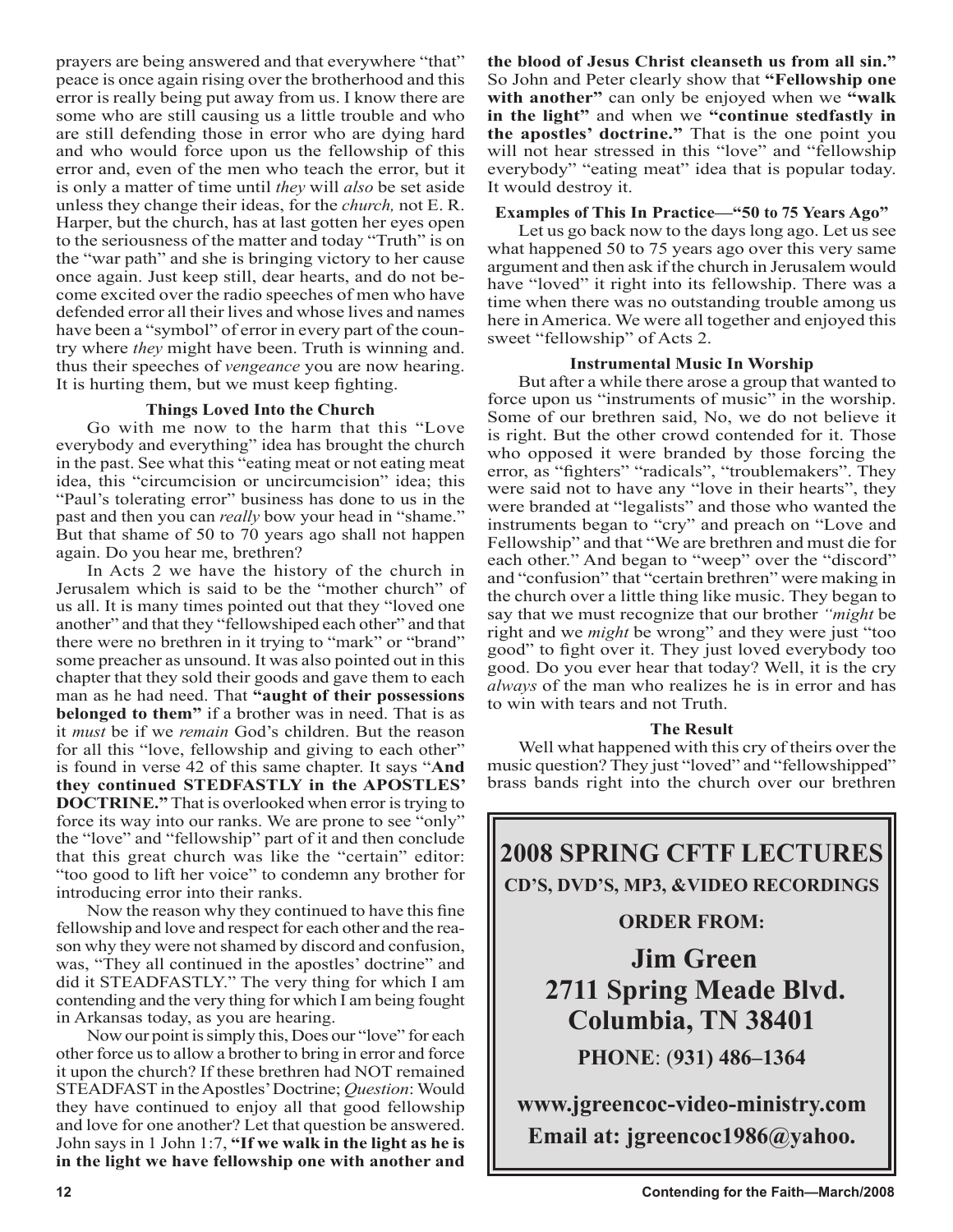who had been in peace and harmony for years and then those who opposed the bands, etc., were branded as the "trouble makers" and "church splitters" and out we went. But before it was introduced we had peace. The introduction of it brought the confusion. So it is today with premillennialism. Its introduction has brought the shame. Then, too, after digression one time "got the church," all that "love" and "fellowship" idea left them and we had to either take it and say nothing about it or be arrested for disturbing the peace and cast out of our own meeting houses for which we had spent our money to build. It never fails to be that way. So is premillennialism.

#### **"Boards"**

Then there came along those in our ranks who said we want "boards" to run the church. It can function better if we had "state boards" and "national boards". We objected and fought it and were opposed and talked about just as we are today in our opposition to the "future reign of the Lord on earth." But the church had not gained the experience that it has today and so when these men arose everywhere with soft words and tears and began to cry "Love everybody" and to be so "ashamed and humiliated" because of the confusion some of the "radical brethren" were causing, well they just "loved" and fellowshipped" that thing right into the church over us and we had to either worship under "Religious Dictators" or get out, for their "love and fellowship" arguments had all been forgotten. They had "then" gained control and we were out. *So it is and will always be when you fight an issue on "sentiment" and not facts*. Facts "embrace love and fellowship" but "sentiment and tears" breed "hate". Of course those who opposed this innovation were persecuted then, but today the church lives by their "real love" for the church and because of their "real love and desire for fellowship." It can only be had and enjoyed based upon "Truth." Premillennialism is not Truth.

#### **Societies**

But after awhile they said the church as organized by the Lord was not "sufficient" to run the Lord's business successfully with "bands and boards" that had been "loved" into its fellowship, so they came to us with the idea of "societies" in the church for the purpose of doing the work of the local church. What happened? We fought it and opposed it and did our best to keep it out. But again they "cried", "loved" and "fellowshipped" it *right* into *the church.*  All who oposed it were "shamed" and made to look as men "without hearts." Friends, almost a century has passed and what do you today think of men like dear old brother Lipscomb, brother Elam, brother Freed, brother McQuiddy, brother John T. Hines and scores

CD OF 2008 SPRING *CFTF* LECTURESHIP BOOK *UNITY—FROM GOD OR MAN* PDF RESEARCHABLE **\$8.00 PLUS POSTAGE ORDER FROM:**  *CFTF***, P.O. BOX 2357, SPRING, TX 77383-2357**

of others who were made to lose the best friends they had on earth just because they opposed the error and defended the truth.

But that "love"; "We be brethren"; therefore "fellowship me in my error" for "I may be right and you wrong" idea did not stop there. It went so far, as error always will, until it just "loved" into their fellowship, "union meetings" with those who actually denied the very fundamentals of becoming a Christian. It actually lead to the surrendering of the plan of salvation. Why? "We love everybody" so that we want the "fellowship" of all people"— and they go it.

#### **The Climax**

The final end of it is, they carried that idea to its "logical conclusion" and today those who were "one time our brethren" have *surrendered every distinct 'principle* they ever had and you know the history of it now. *Question:* How do you feel today, you who are members of the church of Christ, concerning those dear old men who "suffered the persecutions" and who had the courage to stand up in the face of all the thrusts that were made about them and at them, and bring out of it all the church unscarred; though fewer in number, yet stronger in faith and wiser in how to prevent any future "shame" as that was. The compromises today would not bring her through the struggle.

Now you are ready to talk about where our "shame" comes in. That was a "shame" that really made us bow our heads. Just to think that we were held up before a people, that we had condemned for *their* division, and then division was FORCED upon us by a few men who "cried" and "loved" everything right into our fellowship and by so doing brought reproach upon our fair name and took from us "all our schools" and "most of our meeting houses" and left us a *hundred years behind* to fight our way back into the hearts of the people. The premillennialists today shall not do that to us.

Now I know that today it hurts our hearts to have error in our congregations and it puts us to "shame" to have to let the world know that we have it, but the shame is not "half so great" as it *would be* if we sat silently by and let men today just "love" *premillennialism right into the church,* and take us away from the Truth, and then have to face a world "divided and broken" as we *once*  were, and have them laugh us to shame now as then, and to rejoice that our army has been "weakened and set

**DVD OF THE FIRST THIRTY-FIVE YEARS OF** *CFTF* **PRICE \$50.00 PLUS S&H. SEND ORDER TO:** *CONTENDING FOR THE FAITH* **P. O. BOX 2357 SPRING, TEXAS 77383-2357**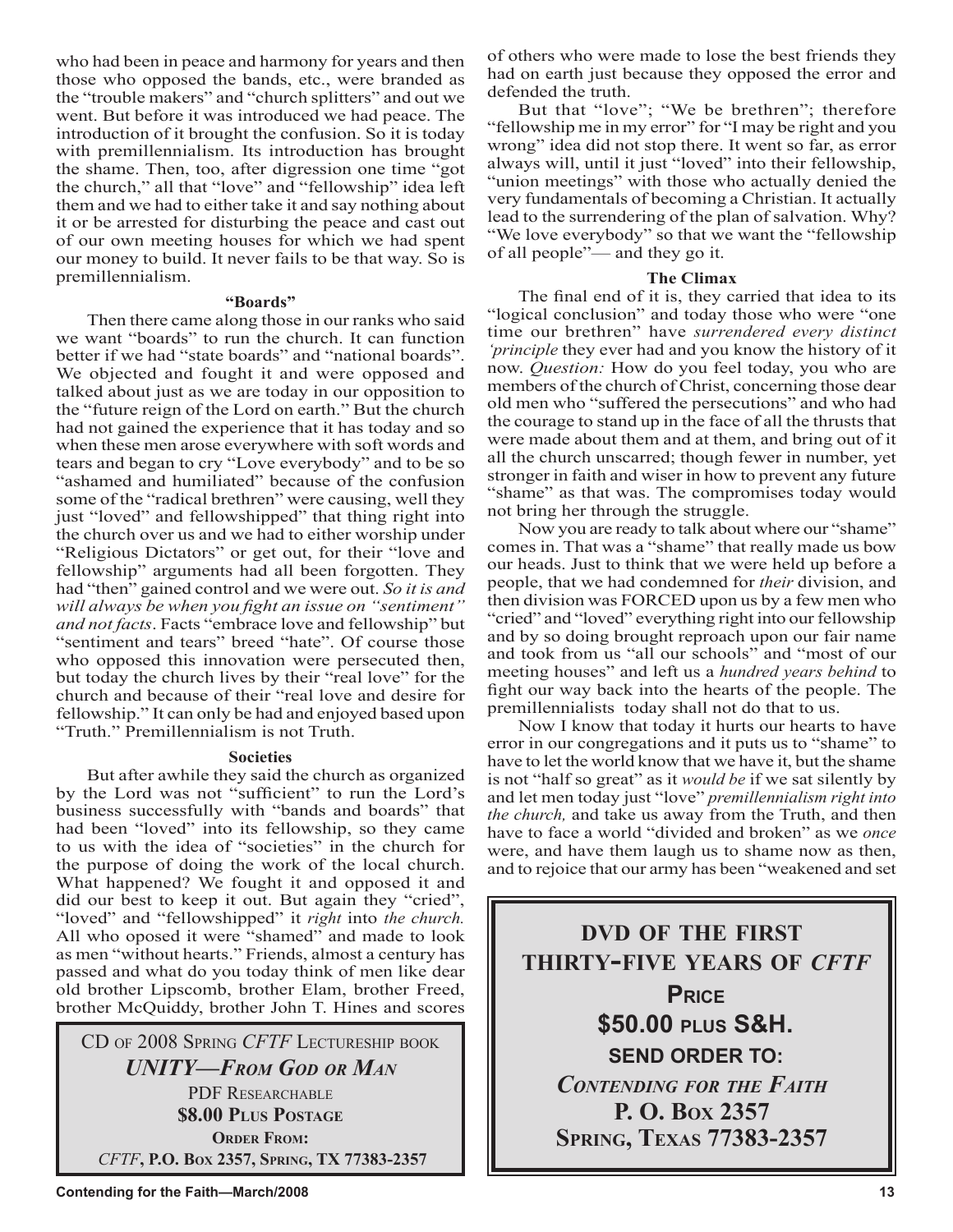back" and will not therefore be able to "fight the battle" against error and sin, in all ranks and walks of life. Let me tell you, my brethren, there is never any place to bow your head in "shame" when you are *fighting for the Truth.* Truth is the greatest cause for which a man can give his all and never be ashamed nor afraid to defend her sacred principle.

If we were to lose the fight by compromising the Truth, we might be shamed. Those back 50 to 75 years ago, who were deceived by the soft cries of the compromisers, they bowed their heads in shame when they saw what they had done, that they had "fought" the very men who had been defending that "dear old institution bought by the blood of our Lord." But "that shame" is *not again* going to be ours to have to bear. We are winning the victory and premillennialism is being swept from us and those who are going to teach it are leaving us by the scores and going with the denominations and those who remain and *continue* to *fight us* and oppose the Truth, will *soon* be going the way of all the rest, or will have their days cut short, because the people *now* have their eyes opened to its dangers.

Talk about its "shame". The "shame" is, that men have *introduced* it and would "not give it up" and let the church *rest* in peace and have forced us to have to take such a stand against its effects. If it had *taken* the church, there would have been grounds for "shame", and I grant you that in Louisville, Ky., Knoxville, Dallas, Fort Worth, Horse Cave, Ky., Abilene, Texas and one or two other places where those who *teach* it pulled off from the church, they did shame the church, but not those of us who are defending the Truth, we didn't shame it. And now today those who would force us to fellowship that group, who *pulled* away from the church, and who *brought* "shame" to our ranks, should bow their heads in "shame" and repent of *their* sins and spend what few years they may have in helping to build "back what they have torn down."

If there be trouble who is to blame? The man teaching the error or the man teaching the Truth and

| <b>ABIDING IN THE DOCTRINE OF CHRIST—2 JOHN 9-11</b>                                                                                                                                                                                                                                     |                                                   |  |
|------------------------------------------------------------------------------------------------------------------------------------------------------------------------------------------------------------------------------------------------------------------------------------------|---------------------------------------------------|--|
| 12th Annual Weakley County Lectures                                                                                                                                                                                                                                                      |                                                   |  |
| April 11-13, 2008                                                                                                                                                                                                                                                                        |                                                   |  |
| The Dresden Church of Christ♦501 Evergreen Street, Dresden, TN 38225♦(731) 364-3622                                                                                                                                                                                                      |                                                   |  |
| Friday, April 11<br>$7:00$ p.m.<br>Guilt by Association                                                                                                                                                                                                                                  | Dub McClish                                       |  |
| "Hath Not God"<br>$8:00$ p.m.<br><b>Saturday, April 12</b>                                                                                                                                                                                                                               | Harrell Davidson                                  |  |
| $1:00$ p.m.<br>What Does It Mean To Abide In the Doctrine of Christ?<br>Are Giving & Receiving Financial Support An Example of Bidding God Speed?<br>$2:00$ p.m.<br>$3:00$ p.m.<br>Open Forum (Questions & Answers)<br><b>Dinner Break</b>                                               | <b>Brad Green</b><br>Daniel Coe<br>David P. Brown |  |
| Does 2 John 9-11 Apply To All Brethren, Schools, Congregations, & Brotherhood Projects?<br>$6:00$ p.m.<br>Harrell Davidson                                                                                                                                                               |                                                   |  |
| $7:00$ p.m.<br>Examples of How 2 John 9-11 Is Violated By Some Who Speak The Truth<br><b>Sunday, April 13</b>                                                                                                                                                                            | Dub McClish                                       |  |
| 9:30 a.m.<br>Do The Boundaries of Fellowship Matter?<br>Gary Grizzell<br>The Consequences of Violating 2 John 9-11 and Not Abiding in the Doctrine of Christ David P. Brown<br>$10:30$ a.m.<br><b>Noon Meal Provided By The Dresden Congregation</b><br>1:30 p.m. Congregational Singing |                                                   |  |
| Open Forum (Questions & Answers)<br>$2:00$ p.m.<br><b>Evening Worship</b><br>3:00 p.m.                                                                                                                                                                                                   | David P. Brown                                    |  |
| Prices and Rewards of Abiding In The Doctrine of Christ                                                                                                                                                                                                                                  | Danny Douglas                                     |  |
| Lodging                                                                                                                                                                                                                                                                                  |                                                   |  |
| Budget Inn-8563 Hwy 22, Dresden, TN. (731) 364-3151 Days Inn-800 University, Martin, TN.<br>(731) 587-9577♦ Econo Lodge-853 University, Martin, TN. (731) 587-4241♦ Hampton Inn-5575<br>Skyhawk Pkwy, Martin, TN. (731) 587-5800                                                         |                                                   |  |
| For more information-contact Lectureship Director: Danny Douglas<br>(731) 364-6746, preacherdd@sbcglobal.net                                                                                                                                                                             |                                                   |  |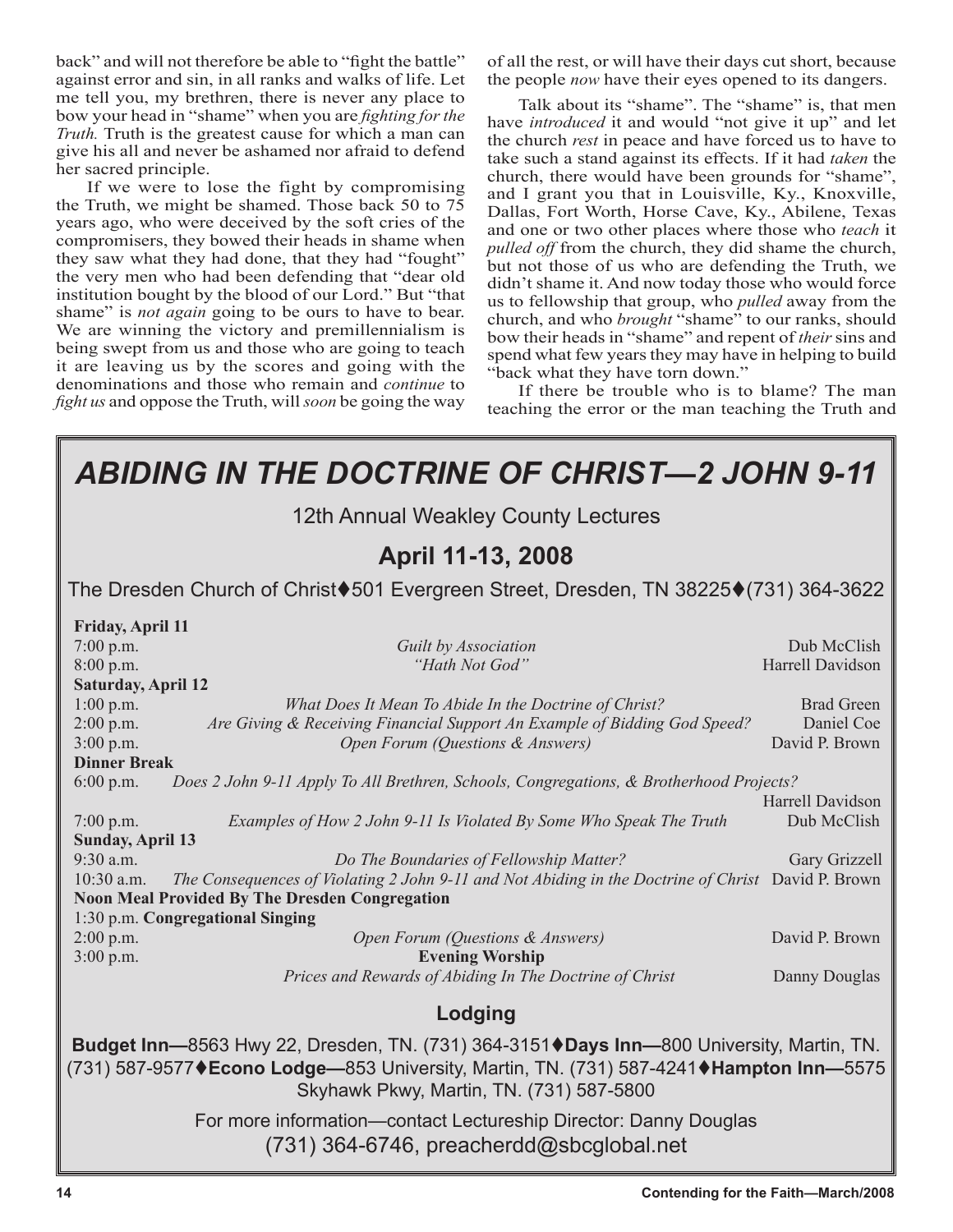opposing error? Here is what I believe: That Christ came to this earth, died, was buried, arose, went back to heaven and was seated upon the throne of David to reign until his second coming, at which time, is the end and at which time the Lord surrenders the kingdom to the Father. I do not believe that he will slay the people and the birds will eat their flesh after the Lord's second coming and before the end. I do not believe that 1 Cor. 15:24-28 teaches that there is a space of time "between the Lord's second coming and the end", during which time he is "conquering the world with the sword from his mouth", maybe two thousand years, and at *which*  time He is re-establishing his reign over all the earth" But I oppose this latter reign. Wherein am I the trouble? Brethren, can't you see the "trouble and shame" all came from those opposing me?

#### **TRUTH—THE BASIS OF FELLOWSHIP**

Now I believe that any man who teaches to the contrary on the kingdom, is in error and certainly does have a "hobby" to ride and should be "marked", even though he may become all excited about it over the radio. Let all men in the church take the position I have just taken, and see how soon this "love" and "fellowship" will be restored to all. But it can only come "as we walk in the light" and as **"we continue stedfastly in the Apostles' doctrine."** Premillennialism is not in that doctrine. It must go and is going.

Suppose Philip had gone off and tried to put a brass band in the church during his day. Do you think the apostles would have said, "Brethren, we are all God's children and we must love one another and give our lives for each other and now Philip might be right and we might be wrong, so let us not brand him as *unsound* nor *mark* him" and so we will just "love" him and his band right into the fellowship. Suppose Stephen had gone from the church in Jerusalem, that "mother church" and he had introduced the "boards and societies" into the church. Do you think the church at Jerusalem, in order to have peace and to continue in

love and fellowship, would have just taught the people to tolerate him and his error? If John had gone out and begun to preach that "the Kingdom has not yet been set up and had told Peter you are wrong when you so teach. It will not be set up until the Lord comes back again; that it is going to be an earthly kingdom and rule the world; that Christ is not *now* upon the throne of David, etc.". Do you think Peter would have just "loved" him so good that he would have just taken him right on in and then that Peter would fight, condemn and persecute those who opposed, bringing such teaching in before the church? If Philip, Stephen and John had gone out teaching that AFTER the Lord comes back again that he is going to be on earth, maybe two thousand years, slaying, killing, conquering and re-establishing the *divine* government on the earth: that the birds were going to eat the fleshly bodies of the people the Lord had slain, "after his second coming"; praying for the Lord to come that this might be done, "after his coming"; and then branding Peter and all who did not SO teach, as "wild speculators" and "bondservants of human theories"; demanding to know wherein premillennialism destroyed the word of God, etc., do you think if they had done all this that the church in Jerusalem would have continued to fellowship them, or would they have "marked them" just as we do today? Nowhere is the place to bow our heads in shame and weep, just to know that some will do that. May God help us to love the Truth and fellowship Truth and "that" only is our prayer. Then and *then* only may we enjoy the fellowship we "all desire."

**—Deceased**

**Paul Vaughn**

#### *The mills of the gods grind late, but they grind fine.*  **—Greek Poet**

 **THOUGH THE MILLS OF GOD GRIND SLOWLY, YET THEY GRIND EXCEEDING SMALL;**

 **THOUGH WITH PATIENCE HE STANDS WAITING, WITH EXACTNESS GRINDS HE ALL. —F. VON LOGAU**

*Translated by Henry Wadsworth Longfellow*

# **TRUTH BIBLE INSTITUTE...**

is an educational institution without walls helping others to learn to teach God's Word (2 Timothy 2:2). All courses are taught over the internet through MP3 recordings. Study the Bible and Bible related subjects at your own pace under a qualified and experienced faculty in the privacy of your own home. If you are prepared to work, is it not time that you studied with us?

*REGISTRATION FOR THE 2008 SPRING TRIMESTER IS CLOSED. NOW IS THE TIME TO APPLY FOR THE 2008 SUMMER TRIMESTER. APPLICATION FORMS ARE LOCATED ON THE TBI WEB SITE.*

**FOR MORE INFORMATION PLEASE GO TO OUR WEB SITE OR WRITE US:**

# **www.truthbibleinstitute.org**

**TRUTH BIBLE INSTITUTEP. O. BOX 39SPRING, TEXAS 77383PHONE: 281.350.5516**

**Terry M. Hightower**

Institute